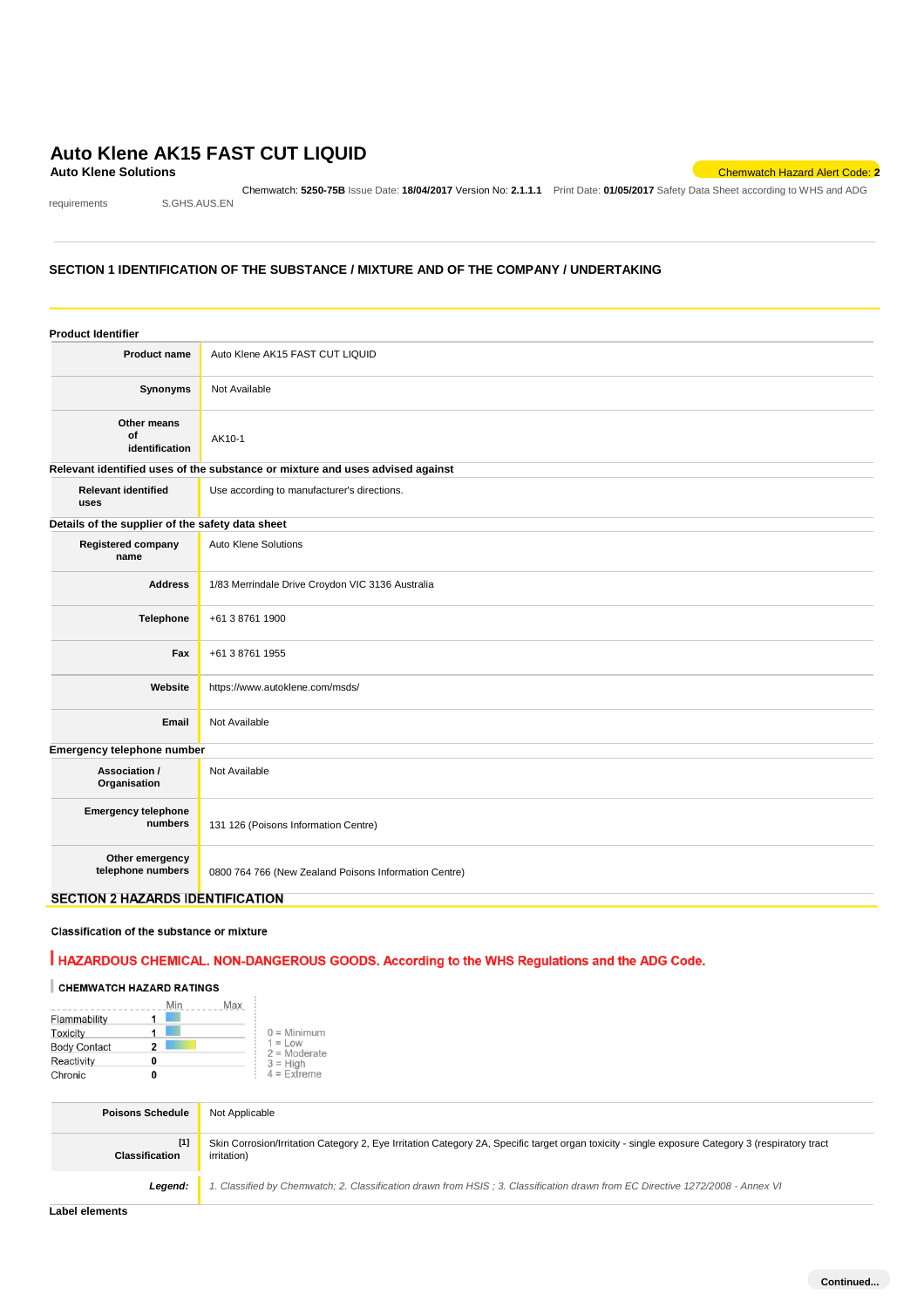Chemwatch: **5250-75B** Page **2** of **20** Issue Date: **18/04/2017** Version No: **2.1.1.1** Print Date: **01/05/2017**

| Hazard                                |                                                                                                                                  |
|---------------------------------------|----------------------------------------------------------------------------------------------------------------------------------|
| pictogram(s)                          |                                                                                                                                  |
|                                       |                                                                                                                                  |
|                                       |                                                                                                                                  |
| <b>SIGNAL WORD</b>                    | <b>WARNING</b>                                                                                                                   |
| Hazard statement(s)                   |                                                                                                                                  |
| H315                                  | Causes skin irritation.                                                                                                          |
| H319                                  | Causes serious eye irritation.                                                                                                   |
| H335                                  | May cause respiratory irritation.                                                                                                |
| Precautionary statement(s) Prevention |                                                                                                                                  |
| P271                                  | Use only outdoors or in a well-ventilated area.                                                                                  |
| P261                                  | Avoid breathing mist/vapours/spray.                                                                                              |
| P280                                  | Wear protective gloves/protective clothing/eye protection/face protection.                                                       |
| Precautionary statement(s) Response   |                                                                                                                                  |
| P362                                  | Take off contaminated clothing and wash before reuse.                                                                            |
| P305+P351+P338                        | IF IN EYES: Rinse cautiously with water for several minutes. Remove contact lenses, if present and easy to do. Continue rinsing. |
| P312                                  | Call a POISON CENTER or doctor/physician if you feel unwell.                                                                     |
| P337+P313                             | If eye irritation persists: Get medical advice/attention.                                                                        |
| P302+P352                             | IF ON SKIN: Wash with plenty of soap and water.                                                                                  |
| P304+P340                             | IF INHALED: Remove victim to fresh air and keep at rest in a position comfortable for breathing.                                 |
| P332+P313                             | If skin irritation occurs: Get medical advice/attention.                                                                         |
| Precautionary statement(s) Storage    |                                                                                                                                  |
| P405                                  | Store locked up.                                                                                                                 |
| P403+P233                             | Store in a well-ventilated place. Keep container tightly closed.                                                                 |
| Precautionary statement(s) Disposal   |                                                                                                                                  |
| P501                                  | Dispose of contents/container in accordance with local regulations.                                                              |
|                                       | <b>SECTION 3 COMPOSITION / INFORMATION ON INGREDIENTS</b>                                                                        |

### **Substances**

See section below for composition of Mixtures

### **Mixtures**

| <b>CAS No</b> | %[weight] | Name                                        |
|---------------|-----------|---------------------------------------------|
| 1344-28-1.    | $15 - 45$ | aluminium oxide                             |
| 8042-47-5     | < 10      | white mineral oil (petroleum)               |
| 56-81-5       | $<$ 10    | glycerol                                    |
| 64742-47-8    | < 10      | distillates, petroleum, light, hydrotreated |
| 8001-79-4     | $<$ 1     | castor oil                                  |
| 102-71-6      | $<$ 1     | triethanolamine                             |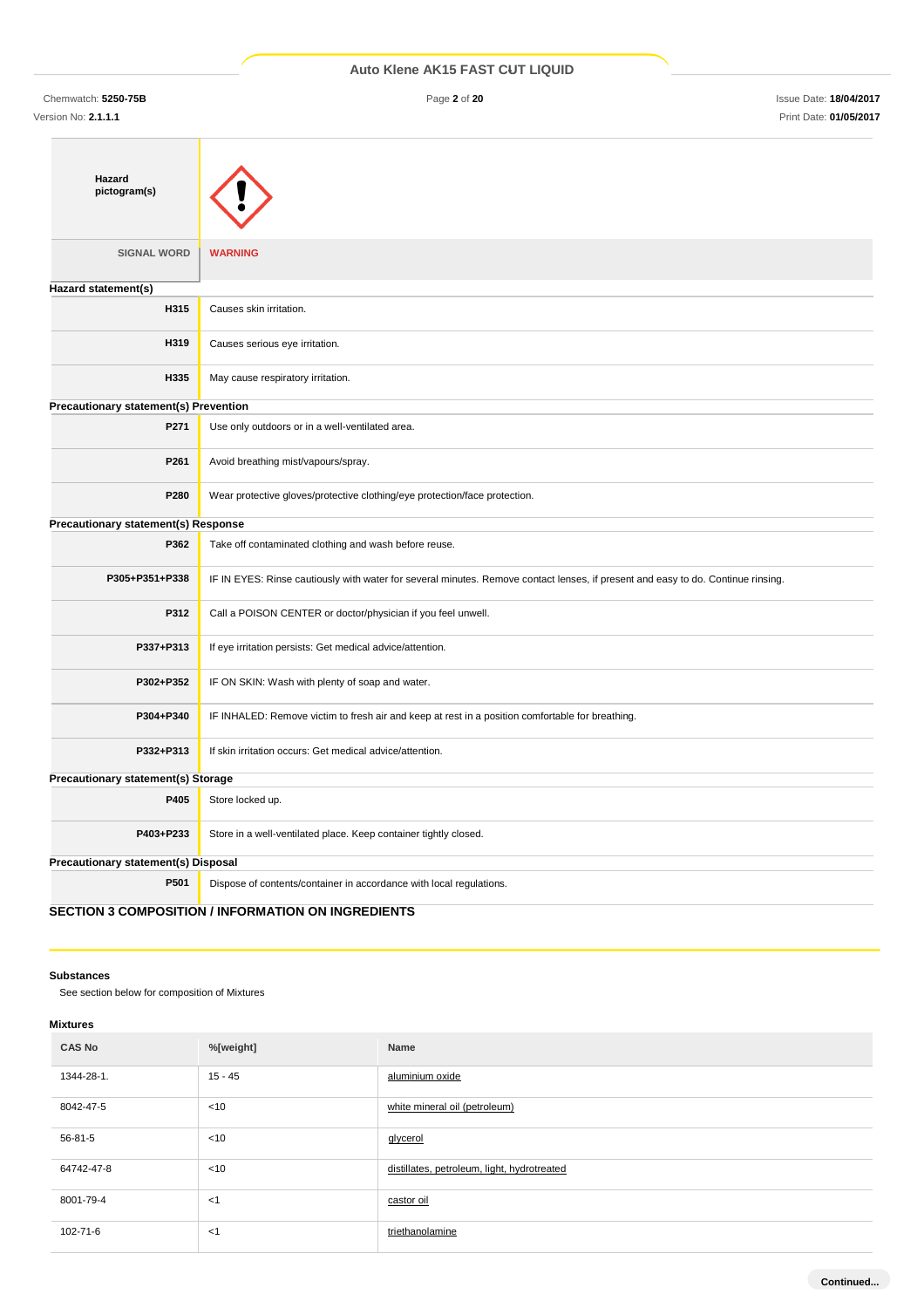### Version No: **2.1.1.1** Print Date: **01/05/2017**

| 7732-18-5                           | >50 | water |
|-------------------------------------|-----|-------|
|                                     |     |       |
| <b>SECTION 4 FIRST AID MEASURES</b> |     |       |

### **Description of first aid measures Eye Contact** If this product comes in contact with the eyes: Wash out immediately with fresh running water. Ensure complete irrigation of the eye by keeping eyelids apart and away from eye and moving the eyelids by occasionally lifting the upper and lower lids. Seek medical attention without delay; if pain persists or recurs seek medical attention Removal of contact lenses after an eye injury should only be undertaken by skilled personnel. **Skin Contact** If skin contact occurs: Immediately remove all contaminated clothing, including footwear. Flush skin and hair with running water (and soap if available). Seek medical attention in event of irritation. **Inhalation** If fumes or combustion products are inhaled remove from contaminated area. Lay patient down. Keep warm and rested. Prostheses such as false teeth, which may block airway, should be removed, where possible, prior to initiating first aid procedures. Apply artificial respiration if not breathing, preferably with a demand valve resuscitator, bag-valve mask device, or pocket mask as trained. Perform CPR if necessary. Transport to hospital, or doctor, without delay. **Ingestion** If swallowed do **NOT** induce vomiting. If vomiting occurs, lean patient forward or place on left side (head-down position, if possible) to maintain open airway and prevent aspiration. Observe the patient carefully. Never give liquid to a person showing signs of being sleepy or with reduced awareness; i.e. becoming unconscious. Give water to rinse out mouth, then provide liquid slowly and as much as casualty can comfortably drink. Beek medical advice.

### **Indication of any immediate medical attention and special treatment needed**

Treat symptomatically.

Manifestation of aluminium toxicity include hypercalcaemia, anaemia, Vitamin D refractory osteodystrophy and a progressive encephalopathy (mixed dysarthria-apraxia of speech, asterixis, tremulousness, myoclonus, dementia, focal seizures). Bone pain, pathological fractures and proximal myopathy can occur.

Symptoms usually develop insidiously over months to years (in chronic renal failure patients) unless dietary aluminium loads are excessive.

Serum aluminium levels above 60 ug/ml indicate increased absorption. Potential toxicity occurs above 100 ug/ml and clinical symptoms are present when levels exceed 200 ug/ml. Deferoxamine has been used to treat dialysis encephalopathy and osteomalacia. CaNa2EDTA is less effective in chelating aluminium. [Ellenhorn and Barceloux: Medical Toxicology]

# **SECTION 5 FIREFIGHTING MEASURES**

### **Extinguishing media**

The product contains a substantial proportion of water, therefore there are no restrictions on the type of extinguishing media which may be used. Choice of extinguishing media should take into account surrounding areas.

Though the material is non-combustible, evaporation of water from the mixture, caused by the heat of nearby fire, may produce floating layers of combustible substances. In such an event consider: foam. dry chemical powder. carbon dioxide. **Special hazards arising from the substrate** 

| or mixture                  |                                                                                                                                                                                                                                                                                                                                                                                                                                                                                         |
|-----------------------------|-----------------------------------------------------------------------------------------------------------------------------------------------------------------------------------------------------------------------------------------------------------------------------------------------------------------------------------------------------------------------------------------------------------------------------------------------------------------------------------------|
| <b>Fire Incompatibility</b> | None known.                                                                                                                                                                                                                                                                                                                                                                                                                                                                             |
| Advice for firefighters     |                                                                                                                                                                                                                                                                                                                                                                                                                                                                                         |
| <b>Fire Fighting</b>        | Alert Fire Brigade and tell them location and nature of hazard.<br>Wear breathing apparatus plus protective gloves.<br>▶ Prevent, by any means available, spillage from entering drains or water courses.<br>• Use water delivered as a fine spray to control fire and cool adjacent area.<br>► DO NOT approach containers suspected to be hot.<br>• Cool fire exposed containers with water spray from a protected location.<br>If safe to do so, remove containers from path of fire. |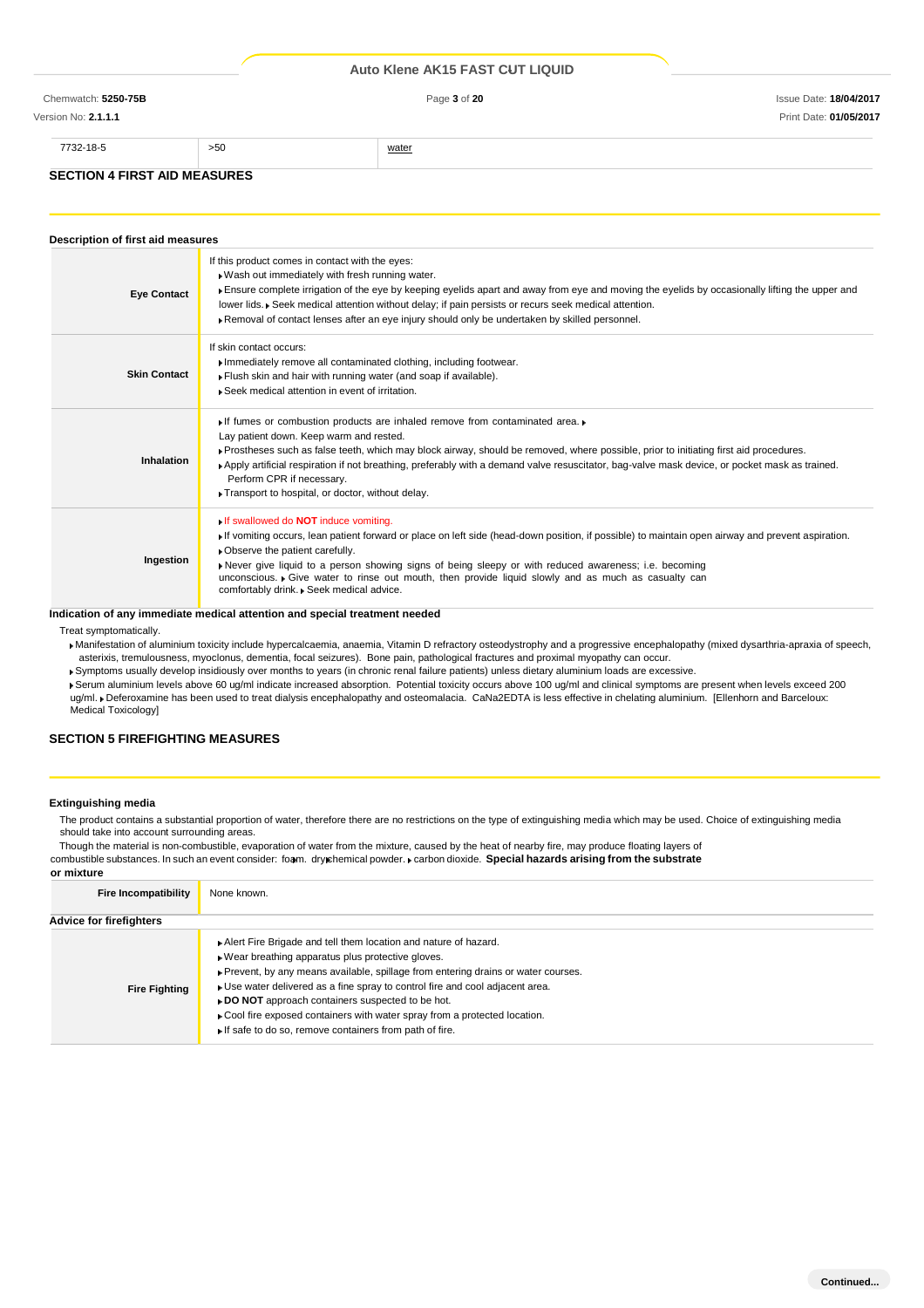Chemwatch: **5250-75B** Page **4** of **20** Issue Date: **18/04/2017**

Version No: **2.1.1.1** Print Date: **01/05/2017**

| <b>Fire/Explosion</b><br>Hazard | ▶ Combustible.<br>Slight fire hazard when exposed to heat or flame.<br>Heating may cause expansion or decomposition leading to violent rupture of<br>containers. • On combustion, may emit toxic fumes of carbon monoxide (CO). •<br>May emit acrid smoke.<br>Mists containing combustible materials may be explosive. Combustion<br>products include:<br>carbon dioxide (CO2)<br>acrolein<br>hydrogen chloride<br>phosgene<br>hydrogen fluoride<br>other pyrolysis products typical of burning organic material. |
|---------------------------------|-------------------------------------------------------------------------------------------------------------------------------------------------------------------------------------------------------------------------------------------------------------------------------------------------------------------------------------------------------------------------------------------------------------------------------------------------------------------------------------------------------------------|
| <b>HAZCHEM</b>                  | Not Applicable                                                                                                                                                                                                                                                                                                                                                                                                                                                                                                    |

# **SECTION 6 ACCIDENTAL RELEASE MEASURES**

# **Personal precautions, protective equipment and emergency procedures** See

section 8

### **Environmental precautions**

See section 12

# **Methods and material for containment and cleaning up**

| <b>Minor Spills</b> | Remove all ignition sources.<br>Clean up all spills immediately.<br>Avoid breathing vapours and contact with skin and eyes.<br>Control personal contact with the substance, by using protective equipment. Contain<br>and absorb spill with sand, earth, inert material or vermiculite.<br>$\triangleright$ Wipe up.<br>• Place in a suitable, labelled container for waste disposal. |
|---------------------|---------------------------------------------------------------------------------------------------------------------------------------------------------------------------------------------------------------------------------------------------------------------------------------------------------------------------------------------------------------------------------------|
| <b>Major Spills</b> | Moderate hazard.<br>• Clear area of personnel and move upwind.<br>Alert Fire Brigade and tell them location and nature of hazard.<br>. Wear breathing apparatus plus protective gloves.<br>► Prevent, by any means available, spillage from entering drains or water course. ► No<br>smoking, naked lights or ignition sources.<br>Increase ventilation.                              |

Personal Protective Equipment advice is contained in Section 8 of the SDS.

# **SECTION 7 HANDLING AND STORAGE**

| Precautions for safe handling |                                                                                                                                                                                                                                                                                                                                                                                                                |
|-------------------------------|----------------------------------------------------------------------------------------------------------------------------------------------------------------------------------------------------------------------------------------------------------------------------------------------------------------------------------------------------------------------------------------------------------------|
| Safe handling                 | . DO NOT allow clothing wet with material to stay in contact with skin<br>Avoid all personal contact, including inhalation.<br>. Wear protective clothing when risk of exposure occurs.<br>Use in a well-ventilated area.<br>▶ Prevent concentration in hollows and sumps.                                                                                                                                     |
|                               | . DO NOT enter confined spaces until atmosphere has been checked.<br>DO NOT allow material to contact humans, exposed food or food utensils.<br>Avoid contact with incompatible materials.                                                                                                                                                                                                                     |
| Other information             | Store in original containers.<br>Keep containers securely sealed.<br>No smoking, naked lights or ignition sources.<br>Store in a cool, dry, well-ventilated area.<br>Store away from incompatible materials and foodstuff containers.<br>▶ Protect containers against physical damage and check regularly for leaks.<br>Observe manufacturer's storage and handling recommendations contained within this SDS. |

**Conditions for safe storage, including any incompatibilities**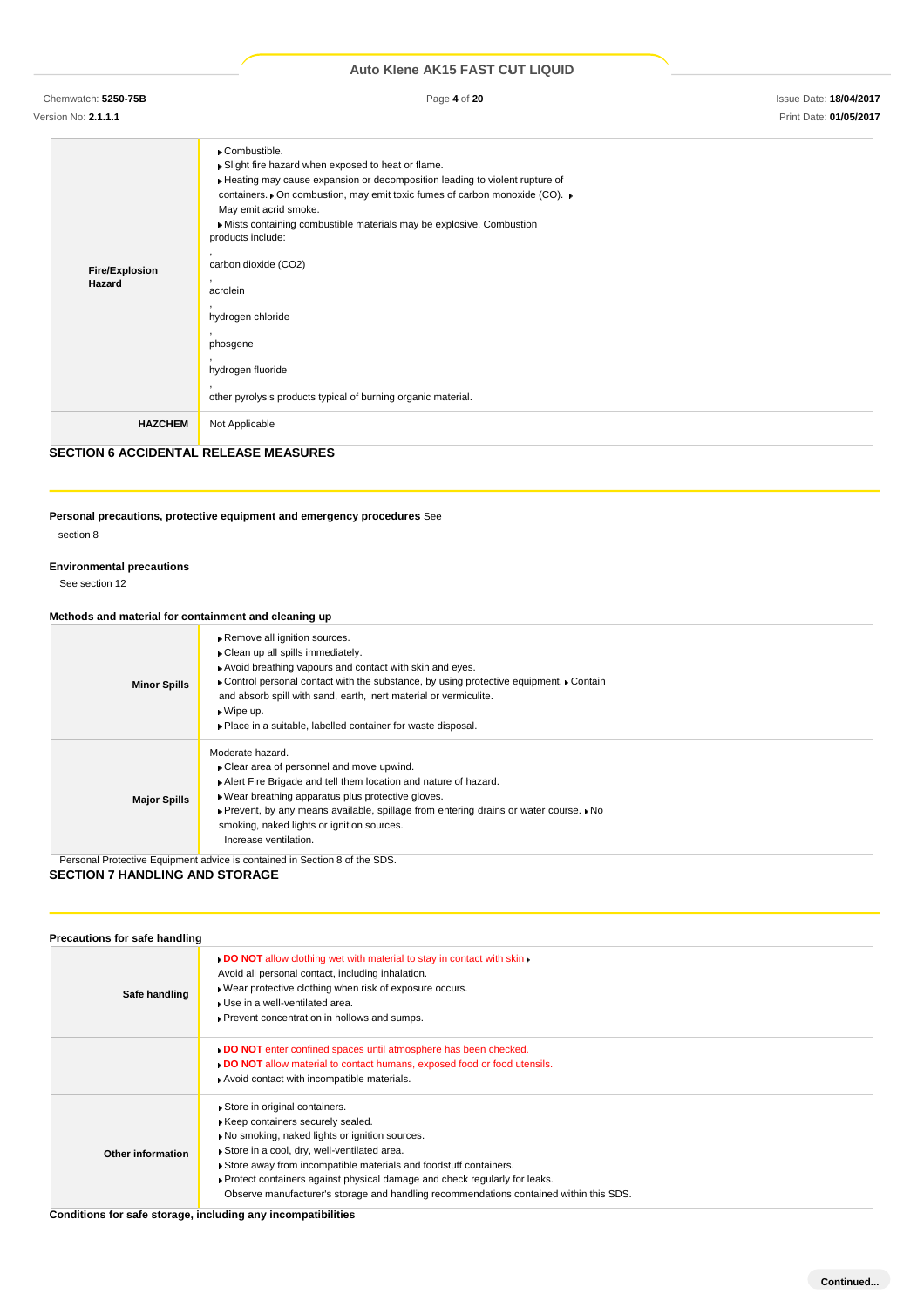| Suitable container         | ▶ Metal can or drum<br>▶ Packaging as recommended by manufacturer.<br>Check all containers are clearly labelled and free from leaks. |
|----------------------------|--------------------------------------------------------------------------------------------------------------------------------------|
| Storage<br>incompatibility | Avoid reaction with oxidising agents                                                                                                 |

# **SECTION 8 EXPOSURE CONTROLS / PERSONAL PROTECTION**

### **Control parameters**

### U **OCCUPATIONAL EXPOSURE LIMITS (OEL)**

### T **INGREDIENT DATA**

| Source                                 | Ingredient                                  | <b>Material name</b>      | <b>TWA</b>         | <b>STEL</b>   | Peak          | <b>Notes</b>  |
|----------------------------------------|---------------------------------------------|---------------------------|--------------------|---------------|---------------|---------------|
| Australia Exposure<br><b>Standards</b> | aluminium oxide                             | Aluminium oxide           | $10 \text{ mg/m}$  | Not Available | Not Available | Not Available |
| Australia Exposure<br>Standards        | white mineral oil (petroleum)               | White spirits             | 790 mg/m3          | Not Available | Not Available | Not Available |
| Australia Exposure<br>Standards        | glycerol                                    | Glycerin mist             | $10 \text{ mg/m}$  | Not Available | Not Available | Not Available |
| Australia Exposure<br><b>Standards</b> | distillates, petroleum, light, hydrotreated | Oil mist, refined mineral | $5 \text{ mg/m}$ 3 | Not Available | Not Available | Not Available |
| Australia Exposure<br>Standards        | triethanolamine                             | Triethanolamine           | $5 \text{ mg/m}$   | Not Available | Not Available | Sen           |

### **EMERGENCY LIMITS**

| Ingredient                                     | <b>Material name</b>                                                      |                     | TEEL-1            | TEEL-2            | TEEL-3      |
|------------------------------------------------|---------------------------------------------------------------------------|---------------------|-------------------|-------------------|-------------|
| aluminium oxide                                | Aluminum oxide; (Alumina)                                                 |                     | 5.7 mg/m3         | $15 \text{ mg/m}$ | 25 mg/m3    |
| white mineral oil<br>(petroleum)               | Stoddard solvent; (Mineral spirits, 85% nonane and 15% trimethyl benzene) |                     | 300 mg/m3         | 1,800 mg/m3       | 29500 mg/m3 |
| glycerol                                       | Glycerine (mist); (Glycerol; Glycerin)                                    |                     | 45 mg/m3          | 860 mg/m3         | 2,500 mg/m3 |
| triethanolamine                                | Triethanolamine; (Trihydroxytriethylamine)                                |                     | $15 \text{ mg/m}$ | 240 mg/m3         | 1,500 mg/m3 |
| Ingredient                                     | <b>Original IDLH</b>                                                      | <b>Revised IDLH</b> |                   |                   |             |
| aluminium oxide                                | Not Available                                                             | Not Available       |                   |                   |             |
| white mineral oil<br>(petroleum)               | 29,500 mg/m3                                                              | 20,000 mg/m3        |                   |                   |             |
| glycerol                                       | Not Available<br>Not Available                                            |                     |                   |                   |             |
| distillates, petroleum, light,<br>hydrotreated | Not Available                                                             | Not Available       |                   |                   |             |
| castor oil                                     | Not Available                                                             | Not Available       |                   |                   |             |
| triethanolamine                                | Not Available<br>Not Available                                            |                     |                   |                   |             |
| water                                          | Not Available<br>Not Available                                            |                     |                   |                   |             |

### **Exposure controls**

|                         | Engineering controls are used to remove a hazard or place a barrier between the worker and the hazard. Well-designed engineering controls can<br>be highly effective in protecting workers and will typically be independent of worker interactions to provide this high level of protection. The basic |
|-------------------------|---------------------------------------------------------------------------------------------------------------------------------------------------------------------------------------------------------------------------------------------------------------------------------------------------------|
|                         | types of engineering controls are:                                                                                                                                                                                                                                                                      |
| Appropriate engineering | Process controls which involve changing the way a job activity or process is done to reduce the risk.                                                                                                                                                                                                   |
|                         |                                                                                                                                                                                                                                                                                                         |

**controls** Enclosure and/or isolation of emission source which keeps a selected hazard "physically" away from the worker and ventilation that strategically "adds" and "removes" air in the work environment. Ventilation can remove or dilute an air contaminant if designed properly. The design of a ventilation system must match the particular process and chemical or contaminant in use. Employers may need to use multiple types of controls to prevent employee overexposure.

**Personal protection**

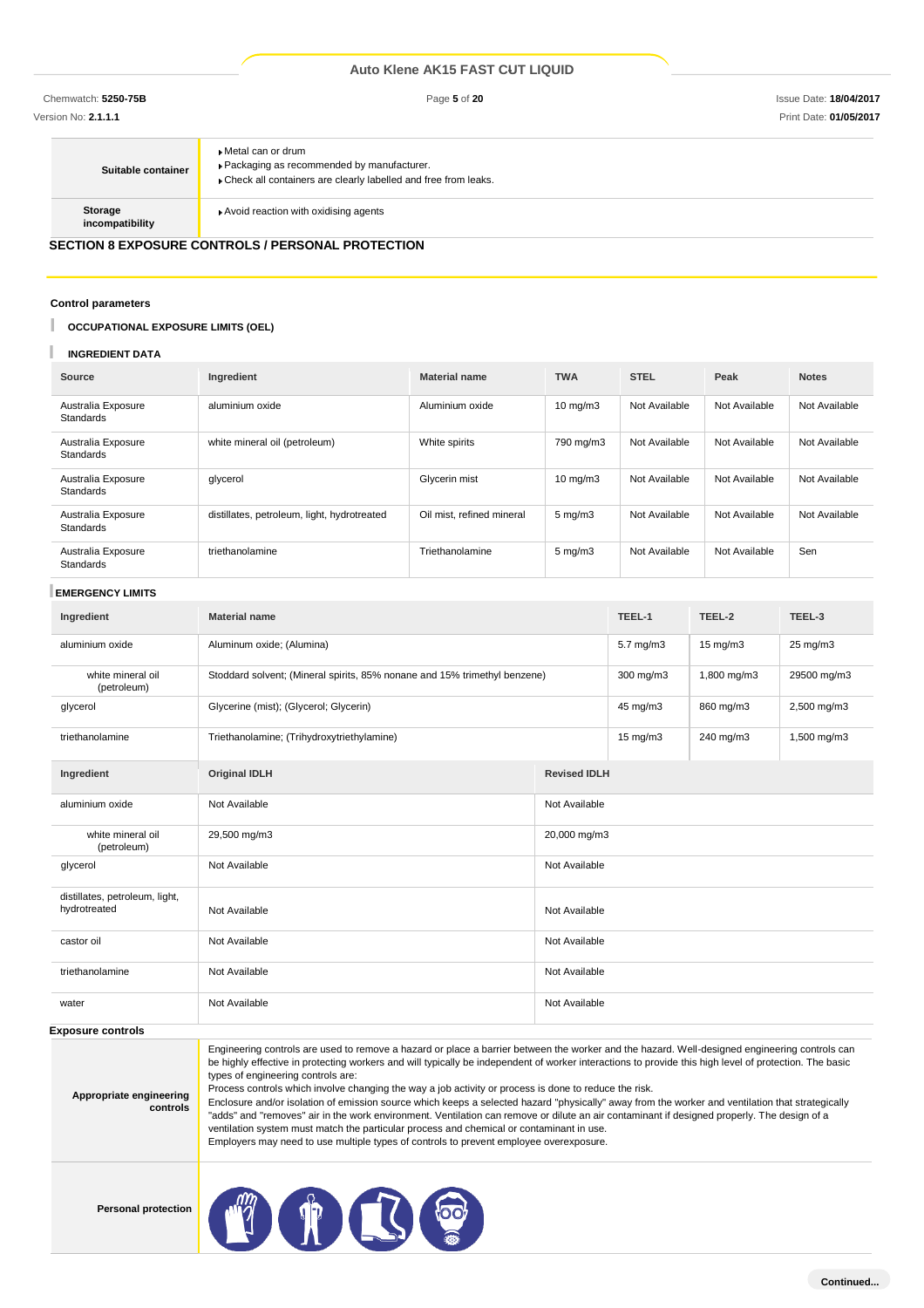| Chemwatch: 5250-75B        | Page 6 of 20                                                                                                                                                                                                                                                                                                                                                                                                                                                                                                                                                                                                                                                                                 | <b>Issue Date: 18/04/2017</b> |
|----------------------------|----------------------------------------------------------------------------------------------------------------------------------------------------------------------------------------------------------------------------------------------------------------------------------------------------------------------------------------------------------------------------------------------------------------------------------------------------------------------------------------------------------------------------------------------------------------------------------------------------------------------------------------------------------------------------------------------|-------------------------------|
| Version No: 2.1.1.1        |                                                                                                                                                                                                                                                                                                                                                                                                                                                                                                                                                                                                                                                                                              | Print Date: 01/05/2017        |
| Eye and face<br>protection | Safety glasses with side shields.<br>Chemical goggles.<br>Contact lenses may pose a special hazard; soft contact lenses may absorb and concentrate irritants. A written policy document, describing the<br>wearing of lenses or restrictions on use, should be created for each workplace or task. This should include a review of lens absorption and<br>adsorption for the class of chemicals in use and an account of injury experience. Medical and first-aid personnel should be trained in their<br>removal and suitable equipment should be readily available. In the event of chemical exposure, begin eye irrigation immediately and remove<br>contact lens as soon as practicable. |                               |
| <b>Skin protection</b>     | See Hand protection below                                                                                                                                                                                                                                                                                                                                                                                                                                                                                                                                                                                                                                                                    |                               |
| Hands/feet protection      | Wear chemical protective gloves, e.g. PVC.<br>Wear safety footwear or safety gumboots, e.g. Rubber<br>The selection of suitable gloves does not only depend on the material, but also on further marks of quality which vary from manufacturer to                                                                                                                                                                                                                                                                                                                                                                                                                                            |                               |

|                              | Not Available                                                                                                                                                                                                                                                                                                                                                                                                                                                                                                                                                                                      |
|------------------------------|----------------------------------------------------------------------------------------------------------------------------------------------------------------------------------------------------------------------------------------------------------------------------------------------------------------------------------------------------------------------------------------------------------------------------------------------------------------------------------------------------------------------------------------------------------------------------------------------------|
| <b>Thermal hazards</b>       |                                                                                                                                                                                                                                                                                                                                                                                                                                                                                                                                                                                                    |
| Other protection             | Overalls.<br>P.V.C. apron.<br>Barrier cream.<br>Skin cleansing cream.<br>▶ Eye wash unit.                                                                                                                                                                                                                                                                                                                                                                                                                                                                                                          |
| <b>Body protection</b>       | See Other protection below                                                                                                                                                                                                                                                                                                                                                                                                                                                                                                                                                                         |
|                              | the chemical is a preparation of several substances, the resistance of the glove material can not be calculated in advance and has therefore to be<br>checked prior to the application.<br>The exact break through time for substances has to be obtained from the manufacturer of the protective gloves and has to be observed when<br>making a final choice.<br>Personal hygiene is a key element of effective hand care. Gloves must only be worn on clean hands. After using gloves, hands should be washed<br>and dried thoroughly. Application of a non-perfumed moisturizer is recommended. |
| <b>Hands/feet protection</b> | Wear chemical protective gloves, e.g. PVC.<br>Wear safety footwear or safety gumboots, e.g. Rubber<br>The selection of suitable gloves does not only depend on the material, but also on further marks of quality which vary from manufacturer to<br>manufacturer. Where                                                                                                                                                                                                                                                                                                                           |

selection must be based on detailed observation. -

**GLOVE SELECTION INDEX EXECTION INDEX EXECTION INDEX EXECUTE:**  $\star$  Where the glove is to be used on a short term, casual or infrequent basis, factors

Glove selection is based on a modified presentation of the: such as"feel" or convenience (e.g. disposability), may dictate a choice of gloves *"***Forsberg Clothing Performance Index".** which might otherwise be unsuitable following long-term or frequent use. A qualified The effect(s) of the following substance(s) are taken into account in the practitioner should be consulted. *computergenerated* selection: Auto Klene AK10 LIQUID – CARBON CUT

|                       |              | <b>SECTION 9 PHYSICAL AND CHEMICAL PROPERTIES</b>                                                                                                                                                                                                                                                             |                  |                  |                             |  |  |
|-----------------------|--------------|---------------------------------------------------------------------------------------------------------------------------------------------------------------------------------------------------------------------------------------------------------------------------------------------------------------|------------------|------------------|-----------------------------|--|--|
| <b>Material</b>       | <b>CPI</b>   | <b>Respiratory protection</b>                                                                                                                                                                                                                                                                                 |                  |                  |                             |  |  |
|                       |              | Type AK-P Filter of sufficient capacity. (AS/NZS 1716 & 1715, EN 143:2000 & 149:2001,                                                                                                                                                                                                                         |                  |                  |                             |  |  |
| <b>BUTYL</b>          | $\mathsf{C}$ | ANSI Z88 or national equivalent)<br>Where the concentration of gas/particulates in the breathing zone, approaches or<br>exceeds the "Exposure Standard" (or ES), respiratory protection is required. Degree of<br>protection varies with both face-piece and Class of filter; the nature of protection varies |                  |                  |                             |  |  |
| <b>NATURAL RUBBER</b> | C            |                                                                                                                                                                                                                                                                                                               |                  |                  |                             |  |  |
| NATURAL+NEOPRENE      | C            | with Type of filter.                                                                                                                                                                                                                                                                                          |                  |                  |                             |  |  |
|                       |              | <b>Required Minimum</b>                                                                                                                                                                                                                                                                                       | <b>Half-Face</b> | <b>Full-Face</b> | <b>Powered Air</b>          |  |  |
| <b>NEOPRENE</b>       | C            |                                                                                                                                                                                                                                                                                                               | Respirator       | Respirator       | Respirator                  |  |  |
| NEOPRENE/NATURAL      | C            | up to $10 \times ES$                                                                                                                                                                                                                                                                                          | AK-AUS P2        | $\overline{a}$   | AK-PAPR-AUS /<br>Class 1 P2 |  |  |
| <b>NITRILE</b>        | C            |                                                                                                                                                                                                                                                                                                               |                  | AK-AUS/<br>Class |                             |  |  |
| <b>PVA</b>            | C            | up to $50 \times ES$                                                                                                                                                                                                                                                                                          |                  | P <sub>2</sub>   |                             |  |  |
|                       |              | up to 100 x ES                                                                                                                                                                                                                                                                                                |                  | <b>AK-2 P2</b>   | AK-PAPR-2 P2 ^              |  |  |
| <b>PVC</b>            | C            |                                                                                                                                                                                                                                                                                                               |                  |                  |                             |  |  |
|                       |              |                                                                                                                                                                                                                                                                                                               | ^ - Full-face    |                  |                             |  |  |
| <b>VITON</b>          | C            | $A(All classes) = Organic vapours, B AUS or B1 = Acid gases, B2 = Acid gas or$<br>* CPI - Chemwatch Performance Index<br>hydrogen                                                                                                                                                                             |                  |                  |                             |  |  |
|                       |              | cyanide(HCN), B3 = Acid gas or hydrogen cyanide(HCN), E = Sulfur                                                                                                                                                                                                                                              |                  |                  |                             |  |  |
| ##castor              | oil          | A: Best Selection dioxide(SO2), G =                                                                                                                                                                                                                                                                           |                  |                  |                             |  |  |
|                       |              | B: Satisfactory; may degrade after 4 hours continuous immersion<br>Agricultural                                                                                                                                                                                                                               |                  |                  |                             |  |  |
|                       |              | chemicals, $K = \text{Ammonia(NH3)}$ , $Hg = \text{Mercury}$ , $NO = \text{Oxides}$ of nitrogen, C: Poor to                                                                                                                                                                                                   |                  |                  |                             |  |  |

Dangerous Choice for other than short term immersion MB =

Methyl bromide, AX = Low boiling point organic compounds(below 65 degC)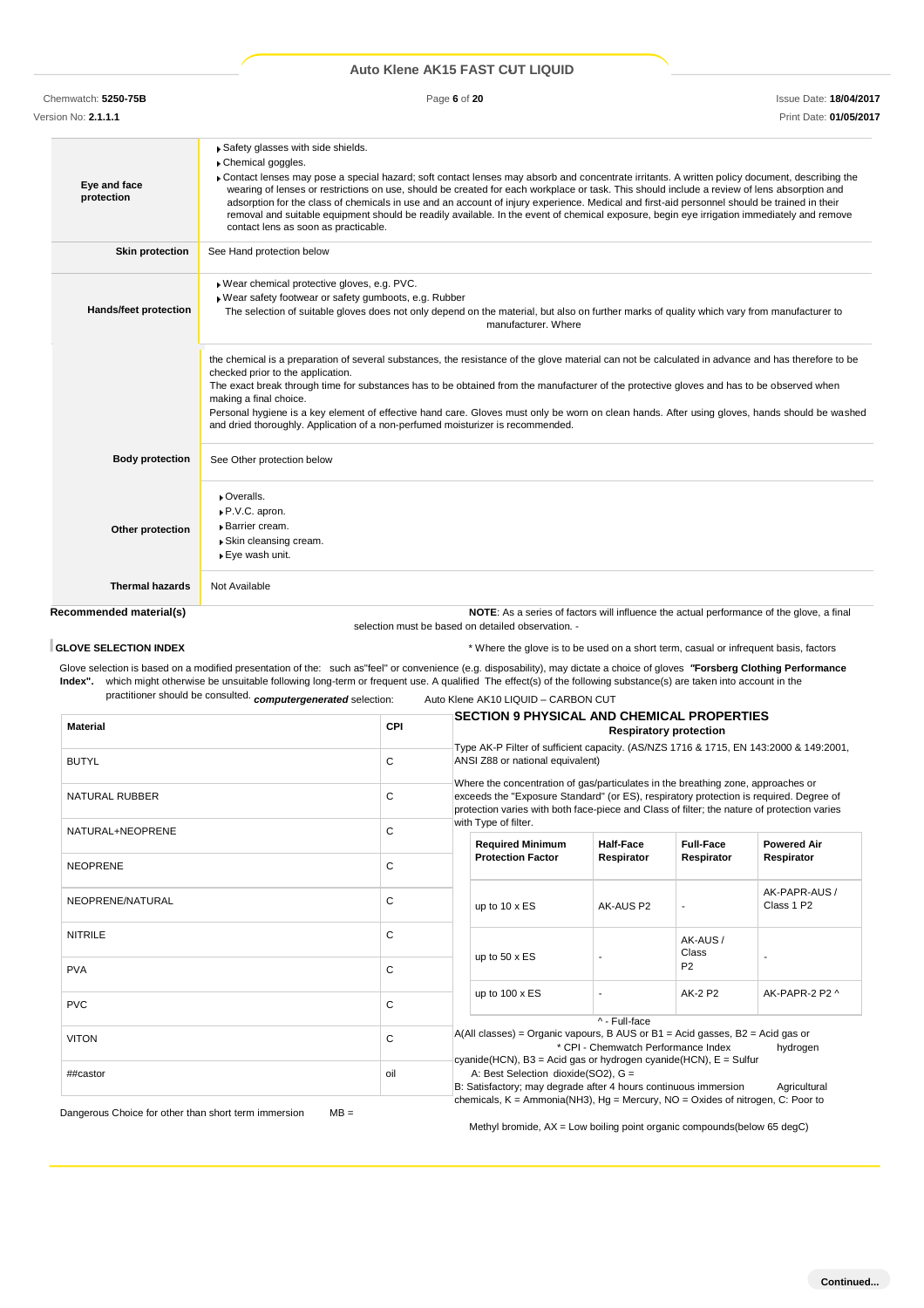Chemwatch: **5250-75B** Page **7** of **20** Issue Date: **18/04/2017**

# Version No: **2.1.1.1** Print Date: **01/05/2017**

**Information on basic physical and chemical properties**

| Appearance                                                    | Off white, creamy thick liquid with a little odour; mixes with water. Viscosity: 6500-7500 cps (20degC) |                                                  |                |  |  |
|---------------------------------------------------------------|---------------------------------------------------------------------------------------------------------|--------------------------------------------------|----------------|--|--|
| <b>Physical state</b>                                         | liquid                                                                                                  | Relative density (Water =<br>1)                  | $0.95 - 1.10$  |  |  |
| Odour                                                         | Not Available                                                                                           | <b>Partition coefficient</b><br>noctanol / water | Not Available  |  |  |
| <b>Odour threshold</b>                                        | Not Available                                                                                           | Auto-ignition<br>temperature<br>$(^{\circ}C)$    | Not Available  |  |  |
| pH (as supplied)                                              | $8 - 9$                                                                                                 | Decomposition<br>temperature                     | Not Available  |  |  |
| $\prime$<br><b>Melting</b><br>point<br>freezing<br>point (°C) | $\mathbf 0$                                                                                             | <b>Viscosity (cSt)</b>                           | Not Available  |  |  |
| Initial boiling point and<br>boiling range (°C)               | Not Available                                                                                           | Molecular weight<br>(g/mol)                      | Not Applicable |  |  |
| Flash point (°C)                                              | >95                                                                                                     | <b>Taste</b>                                     | Not Available  |  |  |
| <b>Evaporation rate</b>                                       | Not Available                                                                                           | <b>Explosive</b><br>properties                   | Not Available  |  |  |
| <b>Flammability</b>                                           | Not Applicable                                                                                          | Oxidising<br>properties                          | Not Available  |  |  |
| <b>Upper Explosive Limit</b><br>(%)                           | Not Available                                                                                           | <b>Surface Tension (dyn/cm</b><br>or mN/m)       | Not Available  |  |  |
| <b>Lower Explosive Limit</b><br>(% )                          | Not Available                                                                                           | <b>Volatile Component (%vol)</b>                 | Not Available  |  |  |
| Vapour pressure<br>(kPa)                                      | Not Available                                                                                           | Gas group                                        | Not Available  |  |  |
| Solubility in water<br>(g/L)                                  | Miscible                                                                                                | pH as a solution<br>(1%)                         | Not Available  |  |  |
| Vapour density (Air =<br>1)                                   | Not Available                                                                                           | VOC g/L                                          | Not Available  |  |  |

# **SECTION 10 STABILITY AND REACTIVITY**

| Inhaled             | Not normally a hazard due to non-volatile nature of product<br>The material can cause respiratory irritation in some persons. The body's response to such irritation can cause further lung damage.<br>Inhalation of vapours or aerosols (mists, fumes), generated by the material during the course of normal handling, may be damaging to the health of the individual.                                                                                       |
|---------------------|-----------------------------------------------------------------------------------------------------------------------------------------------------------------------------------------------------------------------------------------------------------------------------------------------------------------------------------------------------------------------------------------------------------------------------------------------------------------|
| Ingestion           | Accidental ingestion of the material may be damaging to the health of the individual. Ingestion<br>may result in nausea, abdominal irritation, pain and vomiting                                                                                                                                                                                                                                                                                                |
| <b>Skin Contact</b> | This material can cause inflammation of the skin on contact in some persons. The material may accentuate any preexisting<br>dermatitis condition<br>Open cuts, abraded or irritated skin should not be exposed to this material<br>Entry into the blood-stream, through, for example, cuts, abrasions or lesions, may produce systemic injury with harmful effects. Examine the skin prior to the use of the mate<br>any external damage is suitably protected. |
| Eye                 | This material can cause eye irritation and damage in some persons.                                                                                                                                                                                                                                                                                                                                                                                              |
|                     | Reactivity<br>See section 7                                                                                                                                                                                                                                                                                                                                                                                                                                     |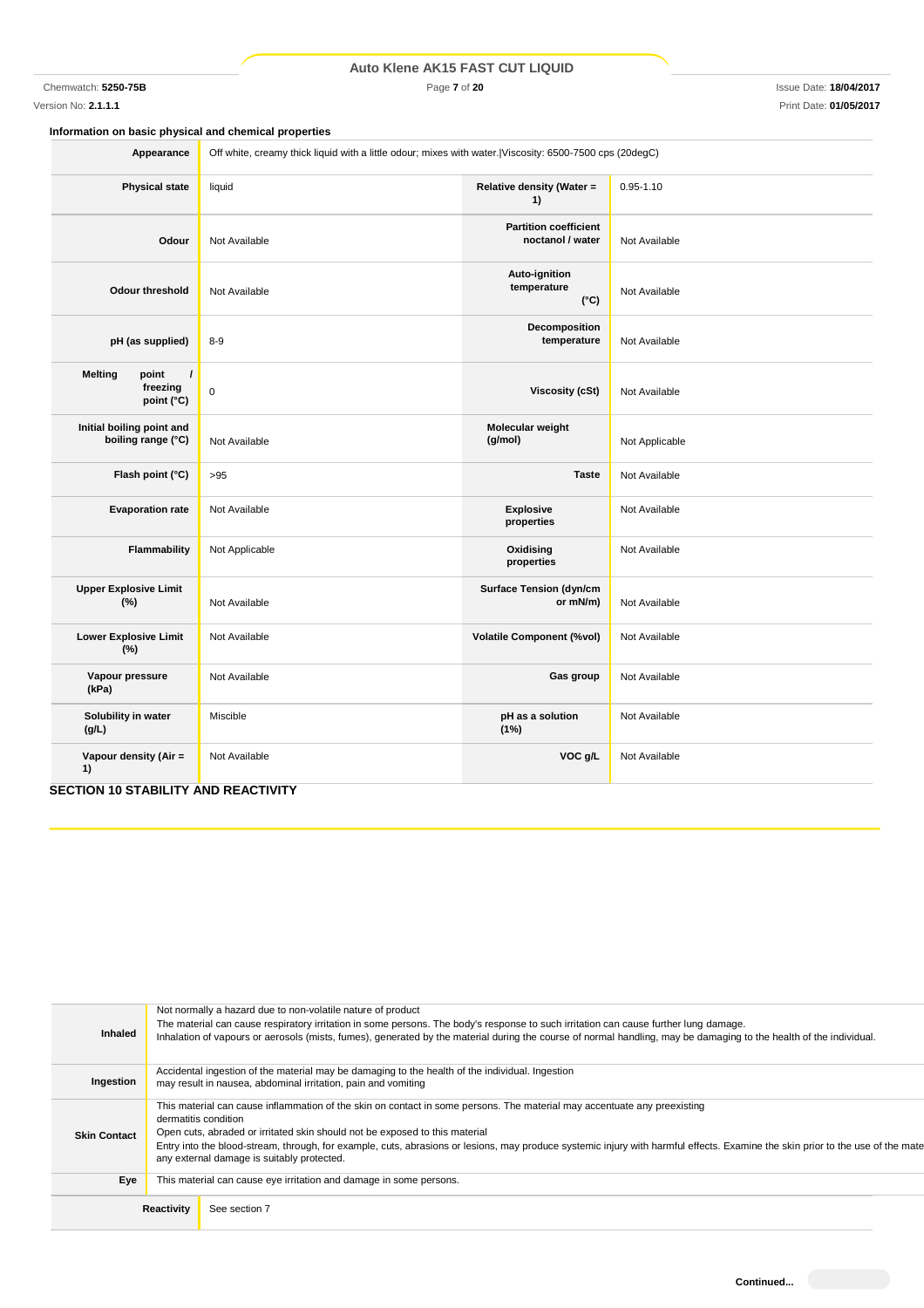|                                             | <b>Auto Klene AK15 FAST CUT LIQUID</b>                                                                                               |                               |
|---------------------------------------------|--------------------------------------------------------------------------------------------------------------------------------------|-------------------------------|
| Chemwatch: 5250-75B                         | Page 8 of 20                                                                                                                         | <b>Issue Date: 18/04/2017</b> |
| Version No: 2.1.1.1                         |                                                                                                                                      | Print Date: 01/05/2017        |
| <b>Chemical stability</b>                   | • Unstable in the presence of incompatible materials.<br>▶ Product is considered stable.<br>Hazardous polymerisation will not occur. |                               |
| Possibility of hazardous<br>reactions       | See section 7                                                                                                                        |                               |
| <b>Conditions to</b><br>avoid               | See section 7                                                                                                                        |                               |
| Incompatible<br>materials                   | See section 7                                                                                                                        |                               |
| Hazardous decomposition<br>products         | See section 5                                                                                                                        |                               |
| <b>SECTION 11 TOXICOLOGICAL INFORMATION</b> |                                                                                                                                      |                               |

**Information on toxicological effects**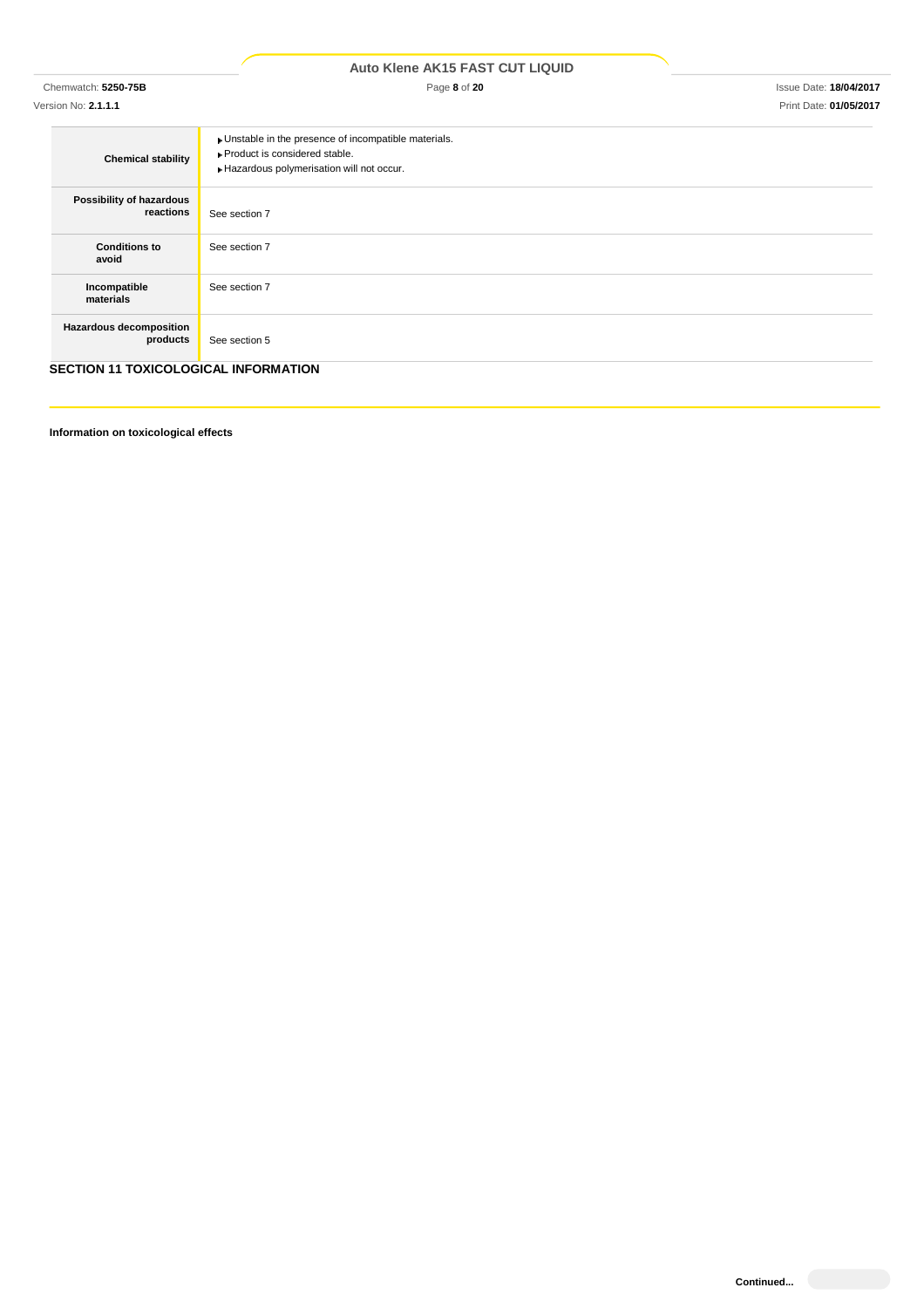|                                                                      |                                                     |                                                    | <b>Auto Klene AK15 FAST CUT LIQUID</b>                                                                                                                                                                                                                                                                                                                                                                                                                                                                                                       |                                                                                                       |
|----------------------------------------------------------------------|-----------------------------------------------------|----------------------------------------------------|----------------------------------------------------------------------------------------------------------------------------------------------------------------------------------------------------------------------------------------------------------------------------------------------------------------------------------------------------------------------------------------------------------------------------------------------------------------------------------------------------------------------------------------------|-------------------------------------------------------------------------------------------------------|
| Chemwatch: 5250-75B<br>Version No: 2.1.1.1                           |                                                     |                                                    | Page 9 of 20                                                                                                                                                                                                                                                                                                                                                                                                                                                                                                                                 | <b>Issue Date: 18/04/2017</b><br>Print Date: 01/05/2017                                               |
| Chronic                                                              |                                                     |                                                    | Long-term exposure to respiratory irritants may result in airways disease, involving difficulty breathing and related whole-body problems.<br>There has been some concern that this material can cause cancer or mutations but there is not enough data to make an assessment.<br>Substance accumulation, in the human body, may occur and may cause some concern following repeated or long-term occupational exposure.<br>Exposure to large doses of aluminium has been connected with the degenerative brain disease Alzheimer's Disease. |                                                                                                       |
| <b>Auto Klene</b><br><b>AK15</b><br><b>FAST CUT</b><br><b>LIQUID</b> | <b>TOXICITY</b>                                     | $[2]$                                              | <b>IRRITATION</b>                                                                                                                                                                                                                                                                                                                                                                                                                                                                                                                            | Dermal (Rabbit) LD50:<br>>2000 mg/kg<br>Not Available<br>Oral (Rat) LD50: >5000<br>$mg/kg^{[2]}$<br>÷ |
| aluminium<br>oxide                                                   | <b>TOXICITY</b>                                     | $[1]$<br>Oral (rat) LD50: >2000 mg/kgNot Available | <b>IRRITATION</b>                                                                                                                                                                                                                                                                                                                                                                                                                                                                                                                            |                                                                                                       |
| white mineral<br>oil<br>(petroleum)                                  | <b>TOXICITY</b>                                     | $[1]$                                              | <b>IRRITATION</b>                                                                                                                                                                                                                                                                                                                                                                                                                                                                                                                            | Dermal (rabbit) LD50:<br>>2000 mg/kg<br>Not Available<br>Oral (rat) LD50: >5000<br>mg/kg[1]<br>÷      |
| glycerol                                                             | <b>TOXICITY</b>                                     | $[2]$<br>Oral (rat) LD50: 12600 mg/kgNot Available | <b>IRRITATION</b>                                                                                                                                                                                                                                                                                                                                                                                                                                                                                                                            |                                                                                                       |
| distillates,<br>petroleum,<br>light,<br>hydrotreated                 | <b>TOXICITY</b>                                     | $[1]$                                              | <b>IRRITATION</b>                                                                                                                                                                                                                                                                                                                                                                                                                                                                                                                            | Dermal (rabbit) LD50:<br>>2000 mg/kg<br>Not Available<br>Oral (rat) LD50: >5000<br>mg/kg[1]           |
| castor oil                                                           | <b>TOXICITY</b><br>Not Available                    |                                                    | <b>IRRITATION</b><br>Eye (rabbit): 500 mg mild                                                                                                                                                                                                                                                                                                                                                                                                                                                                                               |                                                                                                       |
|                                                                      |                                                     |                                                    | Skin (human): 50 mg/48h mild<br>Skin (rabbit): 100 mg/24h SEVERE                                                                                                                                                                                                                                                                                                                                                                                                                                                                             |                                                                                                       |
|                                                                      | <b>TOXICITY</b>                                     |                                                    | <b>IRRITATION</b>                                                                                                                                                                                                                                                                                                                                                                                                                                                                                                                            |                                                                                                       |
|                                                                      | dermal (rat) LD50: >16000 mg/kg,[2]                 |                                                    | Eye (rabbit): 0.1 ml -                                                                                                                                                                                                                                                                                                                                                                                                                                                                                                                       |                                                                                                       |
|                                                                      | Oral (rat) LD50: 5560 mg/kg(calc.) <sup>[2]</sup> - |                                                    | Eye (rabbit): 10 mg - mild                                                                                                                                                                                                                                                                                                                                                                                                                                                                                                                   |                                                                                                       |

Eye (rabbit): 5.62 mg - SEVERE minor

Skin (human): 15 mg/3d (int)-mild

Skin (rabbit): 4 h occluded

conjunctival irritation

no irritation \*

**triethanolamine**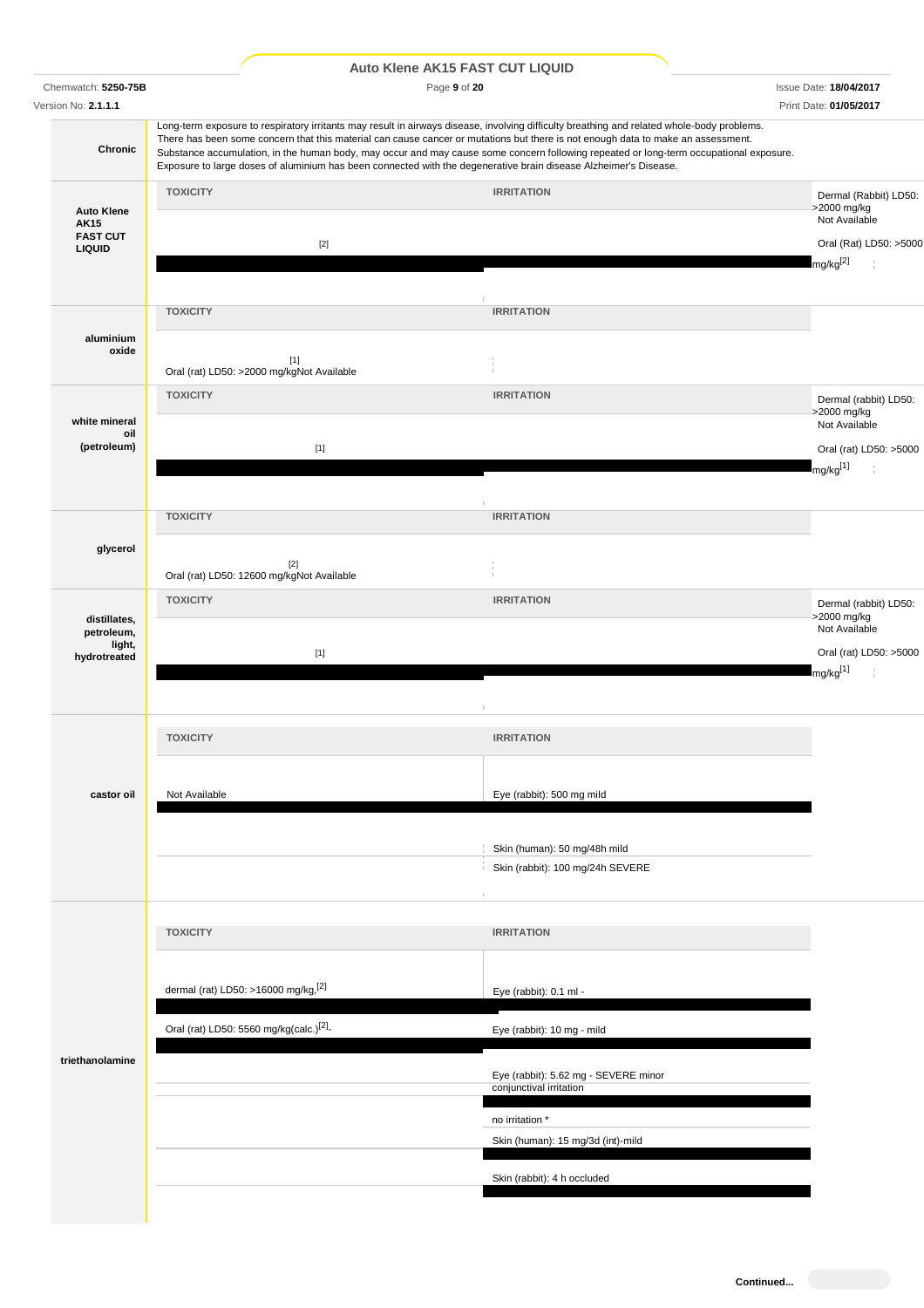Chemwatch: **5250-75B** Page **10** of **20** Issue Date: **18/04/2017**

|       |                 | Skin (rabbit): 560 mg/24 hr- mild                                                                                                                                                                                                       |  |
|-------|-----------------|-----------------------------------------------------------------------------------------------------------------------------------------------------------------------------------------------------------------------------------------|--|
|       | <b>TOXICITY</b> | <b>IRRITATION</b>                                                                                                                                                                                                                       |  |
| water |                 |                                                                                                                                                                                                                                         |  |
|       | Not Available   | Not Available                                                                                                                                                                                                                           |  |
|       |                 | Legend: 1  Value obtained from Europe ECHA Registered Substances - Acute toxicity 2.* Value obtained from manufacturer's SDS. Unless otherwise<br>specified data extracted from RTECS - Register of Toxic Effect of chemical Substances |  |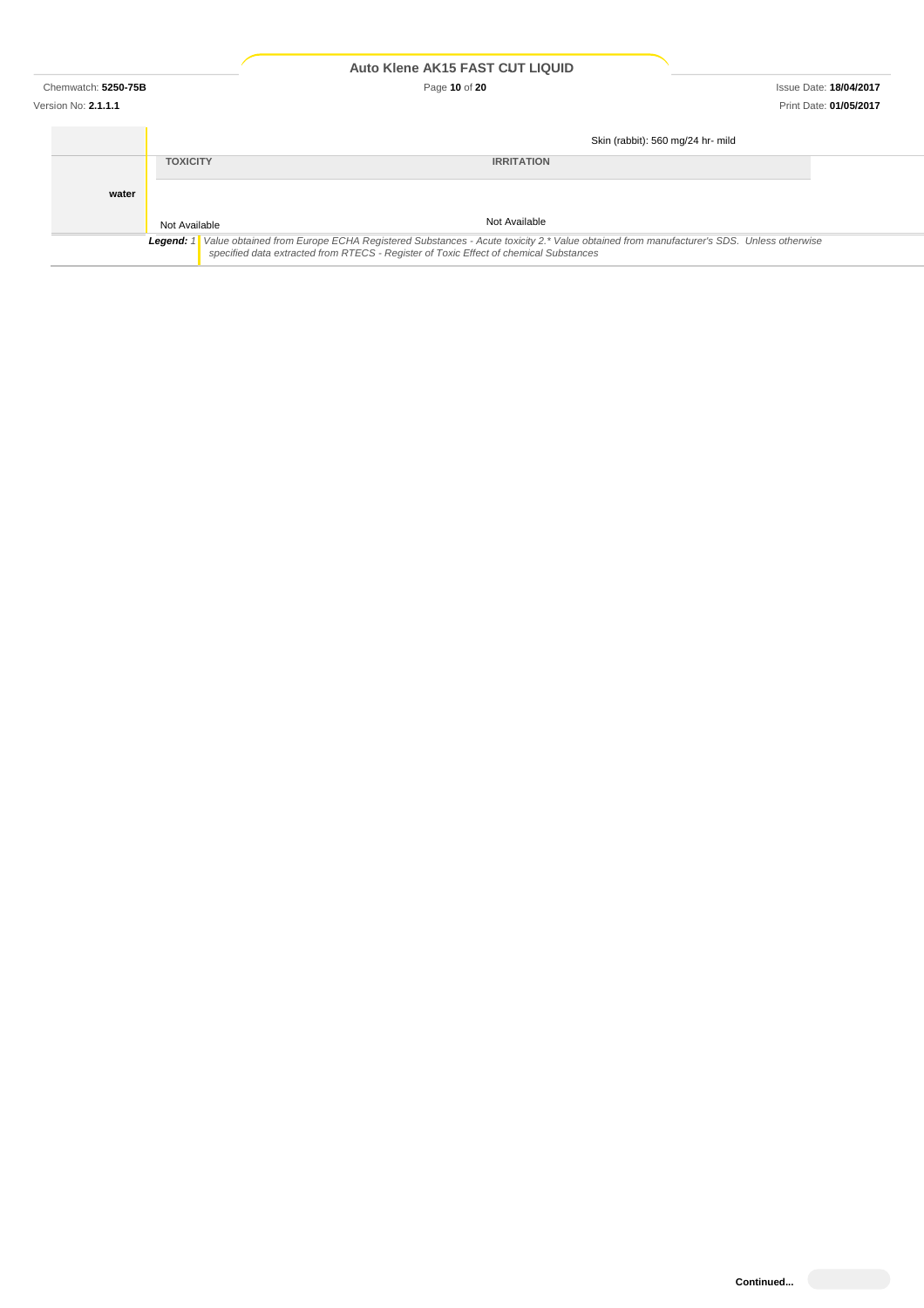| Auto Klene AK15 FAST CUT LIQUID |  |  |  |  |
|---------------------------------|--|--|--|--|
|---------------------------------|--|--|--|--|

| <b>WHITE MINERAL OIL</b><br>(PETROLEUM)                     | The materials included in the Lubricating Base Oils category are related from both process and physical-chemical perspectives;<br>The potential toxicity of a specific distillate base oil is inversely related to the severity or extent of processing the oil has undergone, since:<br>The adverse effects of these materials are associated with undesirable components, and<br>The levels of the undesirable components are inversely related to the degree of processing;<br>٠<br>Distillate base oils receiving the same degree or extent of processing will have similar toxicities;<br>٠<br>The potential toxicity of residual base oils is independent of the degree of processing the oil receives.<br>The reproductive and developmental toxicity of the distillate base oils is inversely related to the degree of processing.<br>Unrefined & mildly refined distillate base oils contain the highest levels of undesirable components, have the largest variation of hydrocarbon<br>molecules and have shown the highest potential cancer-causing and mutation-causing activities. Highly and severely refined distillate base oils<br>are produced from unrefined and mildly refined oils by removing or transforming undesirable components. In comparison to unrefined and mildly<br>refined base oils, the highly and severely refined distillate base oils have a smaller range of hydrocarbon molecules and have demonstrated very<br>low mammalian toxicity. Testing of residual oils for mutation-causing and cancer-causing potential has shown negative results, supporting the<br>belief that these materials lack biologically active components or the components are largely non-bioavailable due to their molecular size.<br>Toxicity testing has consistently shown that lubricating base oils have low acute toxicities. For highly and severely refined distillate base oils:<br>In animal studies, the acute, oral, semilethal dose is >5g/kg body weight and the semilethal dose by skin contact is >2g/kg body weight. The<br>semilethal concentration for inhalation is 2.18 to >4 mg/L. The materials have varied from "non-irritating" to "moderately irritating" when tested for<br>skin and eye irritation. Testing for sensitisation has been negative. The effects of repeated exposure vary by species; in animals, effects to the<br>testes and lung have been observed, as well as the formation of granulomas. In animals, these substances have not been found to cause<br>reproductive toxicity or significant increases in birth defects. They are also not considered to cause cancer, mutations or chromosome aberrations.<br>Oral (rat) TCLo: 92000 mg/kg/92D-Cont. Generally the toxicity and irritation is of low order. White oils and highly/solvent refined oils have not<br>shown the long term risk of skin cancer that follows persistent skin contamination with some other mineral oils, due in all probability to refining that<br>produces low content of both polyaromatics (PAH) and benz-alpha-pyrenes (BaP)                                                                                                                                                                                                                                                                                                  |
|-------------------------------------------------------------|---------------------------------------------------------------------------------------------------------------------------------------------------------------------------------------------------------------------------------------------------------------------------------------------------------------------------------------------------------------------------------------------------------------------------------------------------------------------------------------------------------------------------------------------------------------------------------------------------------------------------------------------------------------------------------------------------------------------------------------------------------------------------------------------------------------------------------------------------------------------------------------------------------------------------------------------------------------------------------------------------------------------------------------------------------------------------------------------------------------------------------------------------------------------------------------------------------------------------------------------------------------------------------------------------------------------------------------------------------------------------------------------------------------------------------------------------------------------------------------------------------------------------------------------------------------------------------------------------------------------------------------------------------------------------------------------------------------------------------------------------------------------------------------------------------------------------------------------------------------------------------------------------------------------------------------------------------------------------------------------------------------------------------------------------------------------------------------------------------------------------------------------------------------------------------------------------------------------------------------------------------------------------------------------------------------------------------------------------------------------------------------------------------------------------------------------------------------------------------------------------------------------------------------------------------------------------------------------------------------------------------------------------------------------------------------------------------------------------------------------------------------------------------------------------------------------------------------------------------------------------------------------------------------------------------------------------------------------------------------------------------------------------------------------------------------------------------------------------------------------------------------------------------------------------------------------------------------------------------------------------------------------------------------------------------------------------------------------------------------------------------|
| <b>GLYCEROL</b>                                             | At very high concentrations, evidence predicts that glycerol may cause tremor, irritation of the skin, eyes, digestive tract and airway. Otherwise it is<br>of low toxicity. There is no significant evidence to suggest that it causes cancer, genetic, reproductive or developmental toxicity.                                                                                                                                                                                                                                                                                                                                                                                                                                                                                                                                                                                                                                                                                                                                                                                                                                                                                                                                                                                                                                                                                                                                                                                                                                                                                                                                                                                                                                                                                                                                                                                                                                                                                                                                                                                                                                                                                                                                                                                                                                                                                                                                                                                                                                                                                                                                                                                                                                                                                                                                                                                                                                                                                                                                                                                                                                                                                                                                                                                                                                                                                |
| DISTILLATES,<br>PETROLEUM,<br>LIGHT,<br><b>HYDROTREATED</b> | Kerosene may produce varying ranges of skin irritation, and a reversible eye irritation (if eyes are washed). Skin may be cracked or flaky and/or<br>leathery, with crusts and/or hair loss. It may worsen skin cancers. There may also be loss of weight, discharge from the nose, excessive tiredness,<br>and wheezing. The individual may be pale. There may be increase in the weight of body organs. There was no evidence of harm to pregnancy.                                                                                                                                                                                                                                                                                                                                                                                                                                                                                                                                                                                                                                                                                                                                                                                                                                                                                                                                                                                                                                                                                                                                                                                                                                                                                                                                                                                                                                                                                                                                                                                                                                                                                                                                                                                                                                                                                                                                                                                                                                                                                                                                                                                                                                                                                                                                                                                                                                                                                                                                                                                                                                                                                                                                                                                                                                                                                                                           |
| <b>CASTOR OIL</b>                                           | The material may be irritating to the eye, with prolonged contact causing inflammation. Repeated or prolonged exposure to irritants may produce<br>conjunctivitis. The material may cause severe skin irritation after prolonged or repeated exposure and may produce on contact skin redness,<br>swelling, the production of vesicles, scaling and thickening of the skin. Repeated exposures may produce severe ulceration.<br>Some tumorigenic effects have been reported in animal studies The castor seed contains ricin, a toxic protein. Heating during the oil extraction<br>process denatures and inactivates the protein. However, harvesting castor beans may not be without risk. Allergenic compounds found on the<br>plant surface can cause permanent nerve damage, making the harvest of castor beans a human health risk. The United States Food and Drug<br>Administration (FDA) has categorized castor oil as "generally recognized as safe and effective" (GRASE) for over-the-counter use as a laxative<br>with its major site of action the small intestine where it is digested into ricinoleic acid. Despite castor oil being widely used to start labor in<br>pregnant women, to date there is not enough research to show whether it is effective to ripen the cervix or induce labour Due to its foul taste a<br>heavy dose of castor oil was formerly used as a humiliating punishment for children and<br>adults. Victims of this treatment did sometimes die, as the dehydrating effects of the oil-induced diarrhea; however, even those victims who<br>survived had to bear the humiliation of the laxative effects resulting from excessive consumption of the oil.                                                                                                                                                                                                                                                                                                                                                                                                                                                                                                                                                                                                                                                                                                                                                                                                                                                                                                                                                                                                                                                                                                                                                                                                                                                                                                                                                                                                                                                                                                                                                                                                                                                                            |
| <b>TRIETHANOLAMINE</b>                                      | The following information refers to contact allergens as a group and may not be specific to this product.<br>Contact allergies quickly manifest themselves as contact eczema, more rarely as urticaria or Quincke's oedema. The pathogenesis of contact<br>eczema involves a cell-mediated (T lymphocytes) immune reaction of the delayed type. Other allergic skin reactions, e.g. contact urticaria, involve<br>antibody-mediated immune reactions. The significance of the contact allergen is not simply determined by its sensitisation potential: the<br>distribution of the substance and the opportunities<br>for contact with it are equally important. A weakly sensitising substance which is widely distributed can be a more important allergen than one<br>with stronger sensitising potential with which few individuals come into contact. From a clinical point of view, substances are noteworthy if they<br>produce an allergic test reaction in more than 1% of the persons tested. Overexposure to most of these materials may cause adverse health<br>effects.<br>Many amine-based compounds can cause release of histamines, which, in turn, can trigger allergic and other physiological effects, including<br>constriction of the bronchi or asthma and inflammation of the cavity of the nose. Whole-body symptoms include headache, nausea, faintness,<br>anxiety, a decrease in blood pressure, rapid heartbeat, itching, reddening of the skin, urticaria (hives) and swelling of the face, which are usually<br>transient.<br>There are generally four routes of possible or potential exposure: inhalation, skin contact, eye contact, and swallowing.<br>Inhalation: Inhaling vapours may result in moderate to severe irritation of the tissues of the nose and throat and can irritate the lungs. Higher<br>concentrations of certain amines can produce severe respiratory irritation, characterized by discharge from the nose, coughing, difficulty in<br>breathing and chest pain. Chronic<br>exposure via inhalation may cause headache, nausea, vomiting, drowsiness, sore throat, inflammation of the bronchi and lungs, and possible lung<br>damage. The material may produce severe irritation to the eye causing pronounced inflammation. Repeated or prolonged exposure to irritants<br>may produce conjunctivitis.<br>The material may cause skin irritation after prolonged or repeated exposure and may produce on contact skin redness, swelling, the production of<br>vesicles, scaling and thickening of the skin.<br>Studies done show that triethanolamine is of low toxicity following high dose exposure by swallowing, skin contact or inhalation. It has not been<br>shown to cause cancer, genetic defects, reproductive or developmental toxicity.<br>NOTE: Substance has been shown to be mutagenic in at least one assay, or belongs to a family of chemicals producing damage or change to<br>cellular DNA. Lachrymation, diarrhoea, convulsions, urinary tract changes, changes in bladder weight, changes in testicular weight, changes in<br>thymus weight, changes in liver weight, dermatitis after systemic exposure, kidney, ureter, bladder tumours recorded. Equivocal tumourigen by<br>RTECS criteria. Dermal rabbit value quoted above is for occluded patch in male or female animals * Union Carbide |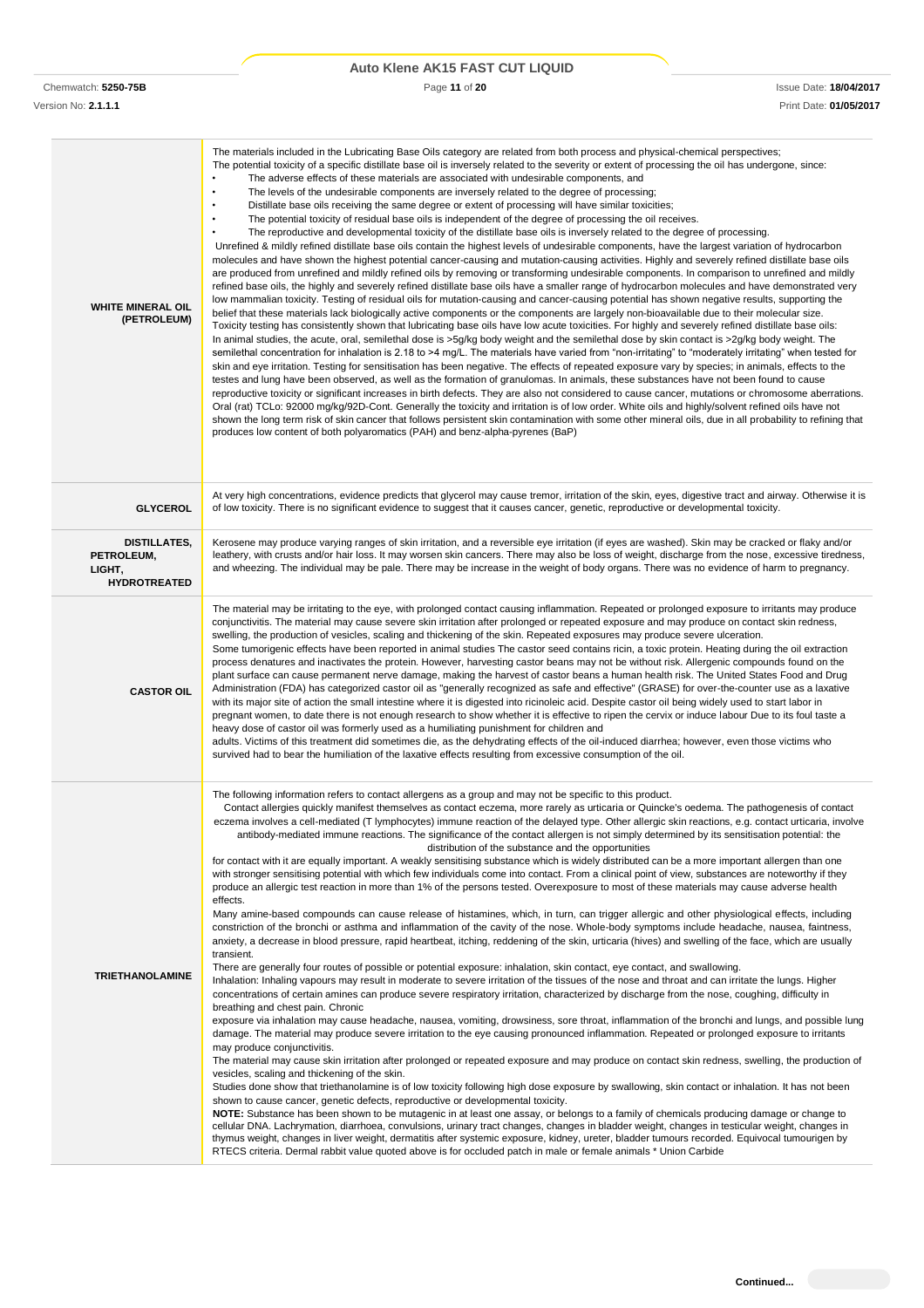|                                                                                                                          |                                                                                                                                                                                                                                                                                                                                                                                                                                                                                                                                                                                                                                                                                                                                                                                                                                           | Auto Klene AK15 FAST CUT LIQUID |                                                                                                                                      |  |
|--------------------------------------------------------------------------------------------------------------------------|-------------------------------------------------------------------------------------------------------------------------------------------------------------------------------------------------------------------------------------------------------------------------------------------------------------------------------------------------------------------------------------------------------------------------------------------------------------------------------------------------------------------------------------------------------------------------------------------------------------------------------------------------------------------------------------------------------------------------------------------------------------------------------------------------------------------------------------------|---------------------------------|--------------------------------------------------------------------------------------------------------------------------------------|--|
| Chemwatch: 5250-75B                                                                                                      | Page 12 of 20<br><b>Issue Date: 18/04/2017</b>                                                                                                                                                                                                                                                                                                                                                                                                                                                                                                                                                                                                                                                                                                                                                                                            |                                 |                                                                                                                                      |  |
| Version No: 2.1.1.1                                                                                                      |                                                                                                                                                                                                                                                                                                                                                                                                                                                                                                                                                                                                                                                                                                                                                                                                                                           |                                 | Print Date: 01/05/2017                                                                                                               |  |
| <b>ALUMINIUM OXIDE &amp;</b><br><b>DISTILLATES.</b><br>PETROLEUM,<br>LIGHT,<br><b>HYDROTREATED &amp;</b><br><b>WATER</b> | No significant acute toxicological data identified in literature search.                                                                                                                                                                                                                                                                                                                                                                                                                                                                                                                                                                                                                                                                                                                                                                  |                                 |                                                                                                                                      |  |
| <b>WHITE MINERAL OIL</b><br>(PETROLEUM) &<br><b>TRIETHANOLAMINE</b>                                                      | The substance is classified by IARC as Group 3:<br>NOT classifiable as to its carcinogenicity to humans.<br>Evidence of carcinogenicity may be inadequate or limited in animal testing.                                                                                                                                                                                                                                                                                                                                                                                                                                                                                                                                                                                                                                                   |                                 |                                                                                                                                      |  |
| <b>GLYCEROL &amp;</b><br>severe TRIETHANOL MINE                                                                          | for diagnosing RADS include the absence of previous airways disease in a non-atopic individual, with sudden onset of persistent asthma-like<br>symptoms within minutes to hours of a<br>documented exposure to the irritant. Other criteria for diagnosis of RADS include a reversible airflow pattern on lung function tests, moderate to<br>RADS (or asthma) following an irritating inhalation is an infrequent disorder with rates related to the concentration of and duration of exposure to the irritating substance. On<br>the other hand, industrial bronchitis is a disorder that occurs as a result of exposure due to high concentrations of irritating substance (often particles) and is completely<br>reversible after exposure ceases. The disorder is characterized by difficulty breathing, cough and mucus production. |                                 | bronchial hyperreactivity on methacholine challenge testing, and the lack of minimal lymphocytic inflammation, without eosinophilia. |  |
| <b>Acute Toxicity</b>                                                                                                    | ×                                                                                                                                                                                                                                                                                                                                                                                                                                                                                                                                                                                                                                                                                                                                                                                                                                         | Carcinogenicity                 |                                                                                                                                      |  |
| <b>Skin Irritation/Corrosion</b>                                                                                         | ັ                                                                                                                                                                                                                                                                                                                                                                                                                                                                                                                                                                                                                                                                                                                                                                                                                                         | <b>Reproductivity</b>           |                                                                                                                                      |  |
| <b>Serious Eye</b><br>Damage/Irritation                                                                                  | v                                                                                                                                                                                                                                                                                                                                                                                                                                                                                                                                                                                                                                                                                                                                                                                                                                         | <b>STOT - Single Exposure</b>   | ✔                                                                                                                                    |  |
| <b>Respiratory or Skin</b><br>sensitisation                                                                              | ◎                                                                                                                                                                                                                                                                                                                                                                                                                                                                                                                                                                                                                                                                                                                                                                                                                                         | <b>STOT - Repeated Exposure</b> | ல                                                                                                                                    |  |
| <b>Mutagenicity</b>                                                                                                      | ◎                                                                                                                                                                                                                                                                                                                                                                                                                                                                                                                                                                                                                                                                                                                                                                                                                                         | <b>Aspiration Hazard</b>        |                                                                                                                                      |  |
|                                                                                                                          |                                                                                                                                                                                                                                                                                                                                                                                                                                                                                                                                                                                                                                                                                                                                                                                                                                           | Legend:                         | - Data available but does not fill the criteria for<br>classification<br>.                                                           |  |

# **SECTION 12 ECOLOGICAL INFORMATION**

| <b>Toxicity</b>                           |                 |                                         |                                |       |        |
|-------------------------------------------|-----------------|-----------------------------------------|--------------------------------|-------|--------|
| Auto Klene AK15<br><b>FAST CUT LIQUID</b> |                 | $\mathbb{I}$<br>$\pm$<br>$\mathbb{R}^2$ | ×.<br>t                        |       |        |
|                                           | <b>ENDPOINT</b> | <b>TEST DURATION (HR)</b>               | <b>SPECIES</b>                 | VALUE | SOURCE |
|                                           | NotNotNot       | Not ApplicableNot Applicable            | ApplicableApplicableApplicable |       |        |

- Data available to make classification - Data Not Available to make classification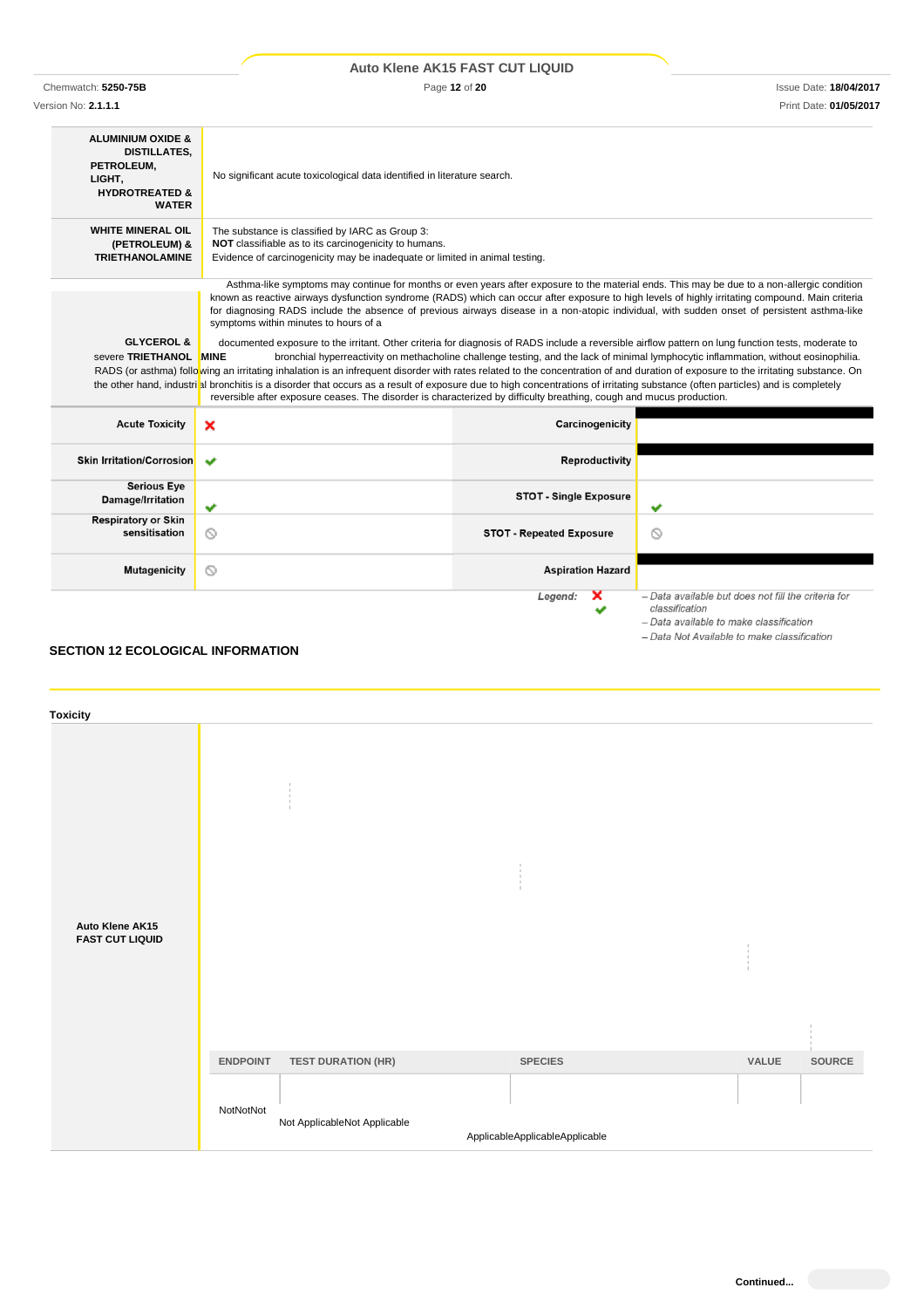Chemwatch: **5250-75B** Page **13** of **20** Issue Date: **18/04/2017**

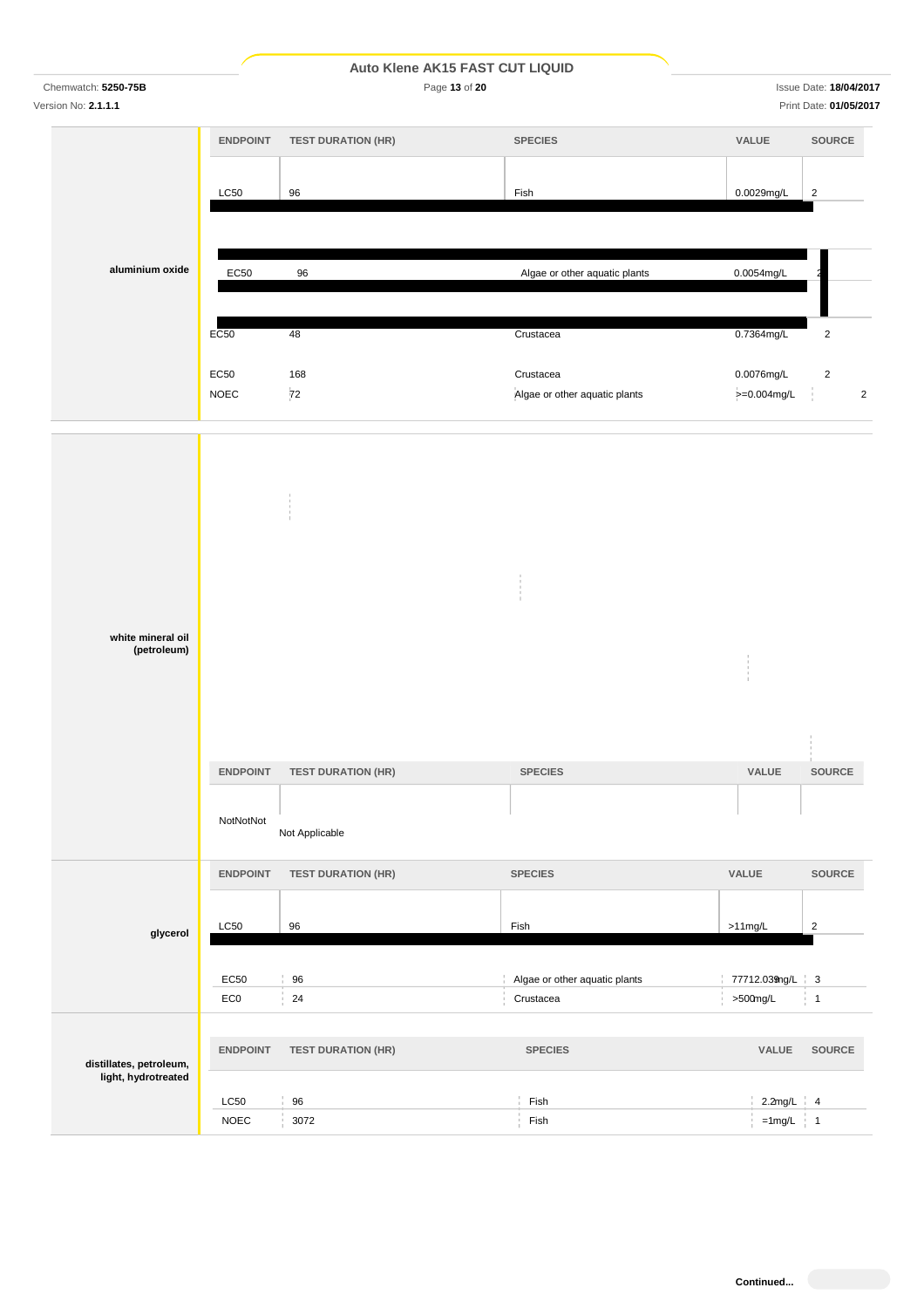|                     |                 |                              | Auto Klene AK15 FAST CUT LIQUID |             |                               |
|---------------------|-----------------|------------------------------|---------------------------------|-------------|-------------------------------|
| Chemwatch: 5250-75B |                 | Page 14 of 20                |                                 |             | <b>Issue Date: 18/04/2017</b> |
| Version No: 2.1.1.1 |                 |                              |                                 |             | Print Date: 01/05/2017        |
| castor oil          |                 |                              |                                 |             |                               |
|                     | <b>ENDPOINT</b> | <b>TEST DURATION (HR)</b>    | <b>SPECIES</b>                  | VALUE       | SOURCE                        |
|                     | NotNotNot       | Not ApplicableNot Applicable | ApplicableApplicableApplicable  |             |                               |
|                     | <b>ENDPOINT</b> | <b>TEST DURATION (HR)</b>    | <b>SPECIES</b>                  | VALUE       | <b>SOURCE</b>                 |
|                     | <b>LC50</b>     | 96                           | Fish                            | 11800mg/L 4 |                               |
| triethanolamine     | EC50            | 96                           | Algae or other aquatic plants   | 169mg/L     | $\mathbf{1}$                  |
|                     | EC10            | 96                           | Algae or other aquatic plants   | 7.1mg/L     | $\frac{1}{2}$ 1               |
|                     | <b>NOEC</b>     | 504                          | Crustacea                       | 16mg/L      | $\frac{1}{2}$ 1               |
| water               |                 |                              |                                 |             |                               |
|                     |                 |                              |                                 |             |                               |
|                     |                 |                              |                                 |             |                               |
|                     | <b>ENDPOINT</b> | <b>TEST DURATION (HR)</b>    | <b>SPECIES</b>                  | VALUE       | <b>SOURCE</b>                 |

*NITE (Japan) - Bioconcentration Data 7. METI (Japan) - Bioconcentration Data 8. Vendor Data*

**for lubricating oil base stocks:**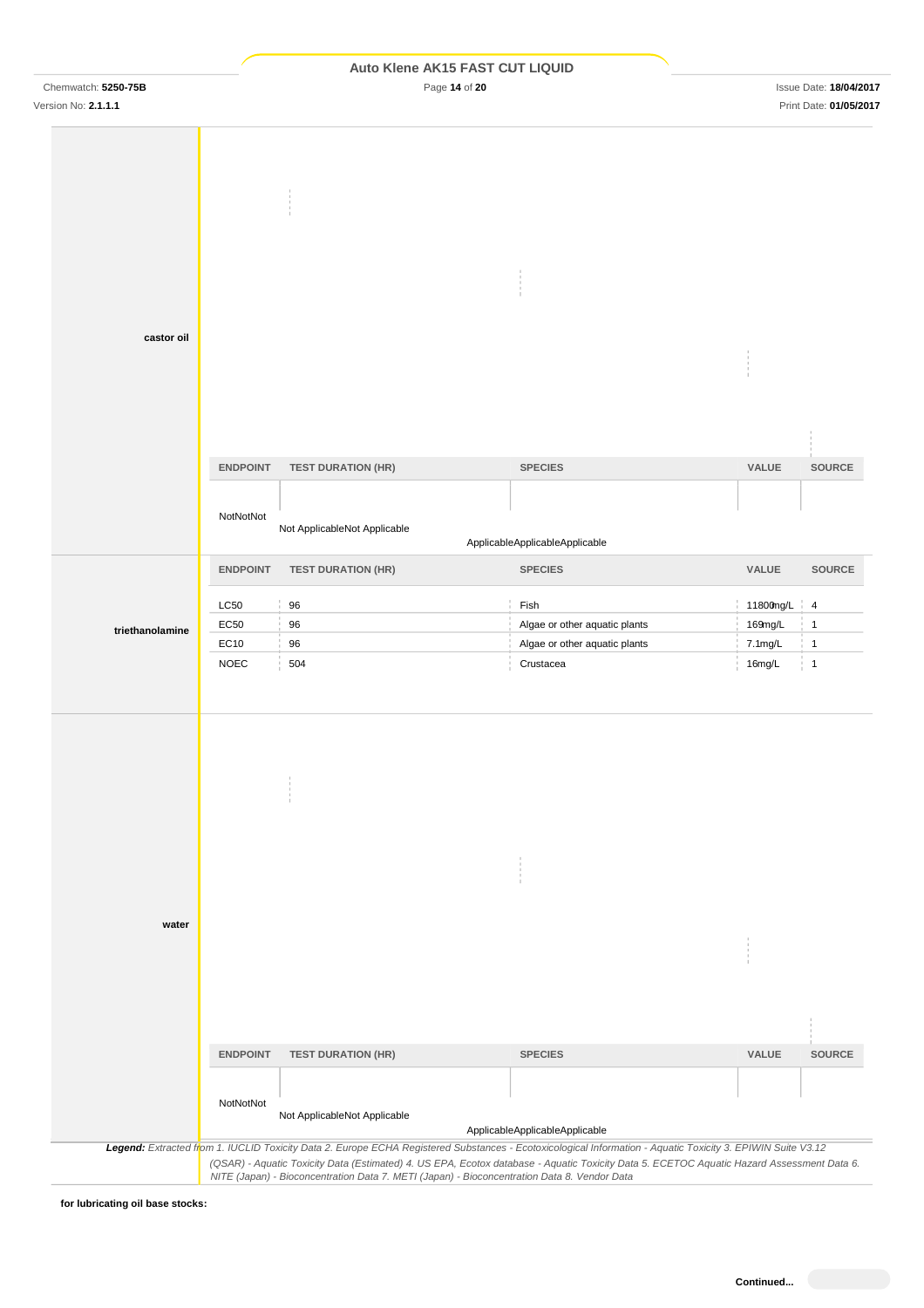### Version No: **2.1.1.1** Print Date: **01/05/2017**

**Vapor Pressure** Vapor pressures of lubricating base oils are reported to be negligible. In one study, the experimentally measured vapour pressure of a solvent-dewaxed heavy paraffinic distillate base oil was 1.7 x 10exp-4 Pa . Since base oils are mixtures of C15 to C50 paraffinic, naphthenic, and aromatic hydrocarbon isomers, representative components of those structures were selected to calculate a range of vapor pressures. The estimated vapor pressure values for these selected components of base oils ranged from 4.5 x 10exp-1 Pa to 2 x 10exp-13Pa. Based on Dalton's Law the expected total vapour pressure for base oils would fall well below minimum levels (10exp-5 Pa) of recommended experimental procedures.

**Partition Coefficient (log Kow):** In mixtures such as the base oils, the percent distribution of the hydrocarbon groups (i.e., paraffins, naphthenes, and aromatics) and the carbon chain lengths determines in-part the partitioning characteristics of the mixture. Generally, hydrocarbon chains with fewer carbon atoms tend to have lower partition coefficients than those with higher carbon numbers .However, due to their complex composition, unequivocal determination of the log Kow of these hydrocarbon mixtures cannot be made.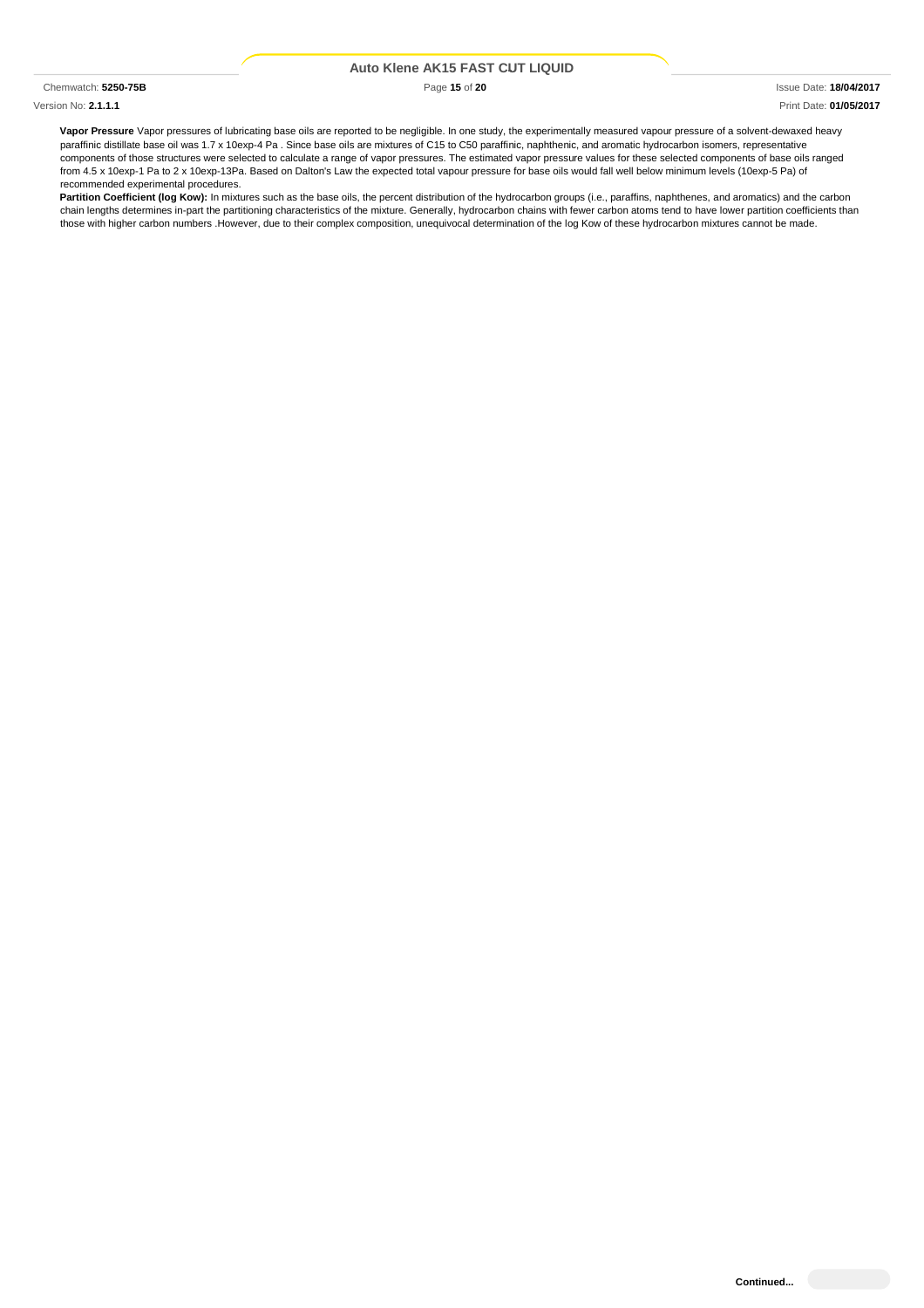### Version No: **2.1.1.1** Print Date: **01/05/2017**

Chemwatch: **5250-75B** Page **16** of **20** Issue Date: **18/04/2017**

For Glycerol: Log Kow: -2.66 to -2.47, Atmospheric Fate: Glycerol is broken down in the air by hydroxyl radicals the half-life for this process is 6.8 hours. However, only a negligible amount of the substance will move to the atmospheric compartment. Terrestrial Fate: Only a negligible amount of glycerol will move into the soil compartment, if released into the environment. Aquatic Fate: Glycerol is considered to be readily biodegradable in the aquatic environment. Pre-adapted microorganisms can break glycerol down rapidly in oxygenated/low oxygen waters. The substance is not expected to react with water. When released to water, 100% of the substance will remain in the water compartment - only negligible amounts will be distributed to sediment. Drinking Water Standards: hydrocarbon total: 10 ug/l (UK max.). For Aluminium and its Compunds and Salts: Environmental Fate - As an element, aluminium cannot be degraded in the environment, but may undergo various precipitation or ligand exchange reactions. Aluminium in compounds has only one oxidation state (+3), and would not undergo oxidation-reduction reactions under environmental conditions. Aluminium can be complexed by various ligands present in the environment (e.g., fulvic and humic acids). The solubility of aluminium in the environment will depend on the ligands present and the pH. Atmospheric Fate: Air Quality Standards: none available.

Aquatic Fate: The hydrated aluminium ion undergoes hydrolysis. The speciation of aluminium in water is pH dependent. **DO NOT** discharge into sewer or waterways.

### **Persistence and degradability**

| Ingredient                                     | Persistence: Water/Soil | Persistence: Air |
|------------------------------------------------|-------------------------|------------------|
| glycerol                                       | LOW                     | LOW              |
| triethanolamine                                | LOW                     | LOW              |
| water                                          | LOW                     | LOW              |
| <b>Bioaccumulative potential</b>               |                         |                  |
| glycerol                                       | LOW (LogKOW = $-1.76$ ) |                  |
| distillates, petroleum, light,<br>hydrotreated | LOW (BCF = $159$ )      |                  |
| triethanolamine                                | LOW (BCF = $3.9$ )      |                  |
| water                                          | LOW (LogKOW = $-1.38$ ) |                  |
| <b>Mobility in soil</b>                        |                         |                  |
| Ingredient                                     | <b>Mobility</b>         |                  |
| glycerol                                       | $HIGH (KOC = 1)$        |                  |
| triethanolamine                                | LOW ( $KOC = 10$ )      |                  |
| water                                          | LOW ( $KOC = 14.3$ )    |                  |
| <b>CECTION 42 DICROSAL CONCIDERATIONS</b>      |                         |                  |

### **SECTION 13 DISPOSAL CONSIDERATIONS**

| Waste treatment methods                |                                                                                                                                                                                                                                                                                                                                                                                                                                                                                                                                                                                                                                                                                                                                                                                                                                                                                                                                                                                                                                                                                                                                                                                                                                                                                                                                                                                                                                                                |
|----------------------------------------|----------------------------------------------------------------------------------------------------------------------------------------------------------------------------------------------------------------------------------------------------------------------------------------------------------------------------------------------------------------------------------------------------------------------------------------------------------------------------------------------------------------------------------------------------------------------------------------------------------------------------------------------------------------------------------------------------------------------------------------------------------------------------------------------------------------------------------------------------------------------------------------------------------------------------------------------------------------------------------------------------------------------------------------------------------------------------------------------------------------------------------------------------------------------------------------------------------------------------------------------------------------------------------------------------------------------------------------------------------------------------------------------------------------------------------------------------------------|
| <b>Product / Packaging</b><br>disposal | Legislation addressing waste disposal requirements may differ by country, state and/ or territory. Each user must refer to laws operating in their<br>area. In some areas, certain wastes must be tracked.<br>A Hierarchy of Controls seems to be common - the user should investigate:<br>Reduction »<br>Reuse<br>$\triangleright$ Recycling<br>Disposal (if all else fails)<br>This material may be recycled if unused, or if it has not been contaminated so as to make it unsuitable for its intended use. If it has been contaminated,<br>it may be possible to reclaim the product by filtration, distillation or some other means. Shelf life considerations should also be applied in making<br>decisions of this type.<br>Note that properties of a material may change in use, and recycling or reuse may not always be appropriate.<br>. DO NOT allow wash water from cleaning or process equipment to enter drains.<br>It may be necessary to collect all wash water for treatment before disposal.<br>In all cases disposal to sewer may be subject to local laws and regulations and these should be considered first.<br>. Where in doubt contact the responsible authority.<br>Recycle wherever possible or consult manufacturer for recycling options. ▶<br>Consult State Land Waste Authority for disposal.<br>▶ Bury or incinerate residue at an approved site.<br>Recycle containers if possible, or dispose of in an authorised landfill. |

### **SECTION 14 TRANSPORT INFORMATION**

# **Labels Required**

**Ingredient Bioaccumulation**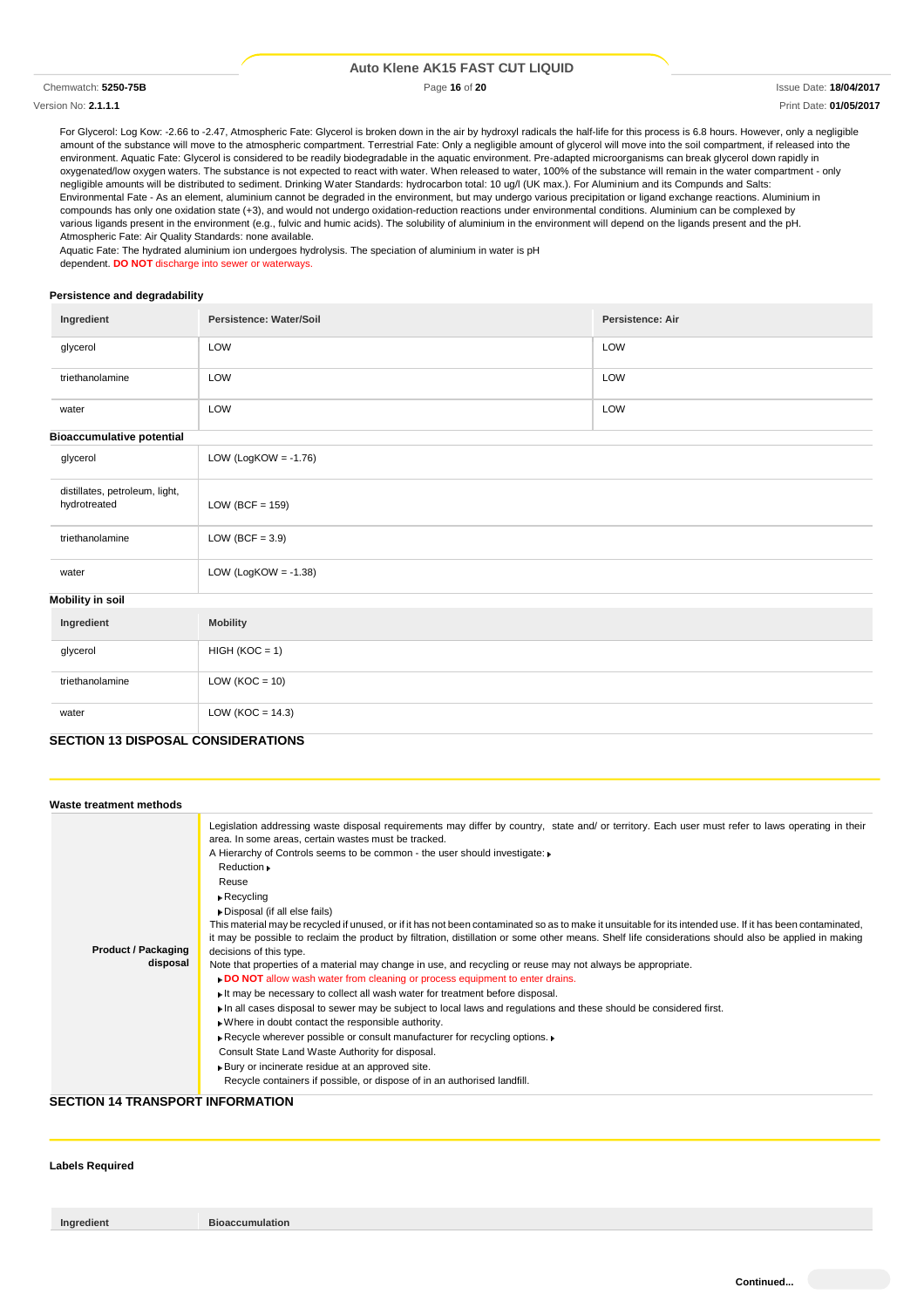Chemwatch: **5250-75B** Page **17** of **20** Issue Date: **18/04/2017**

Version No: **2.1.1.1** Print Date: **01/05/2017**

**Marine Pollutant** NO **HAZCHEM** Not Applicable

**Land transport (ADG): NOT REGULATED FOR TRANSPORT OF DANGEROUS GOODS**

**Air transport (ICAO-IATA / DGR): NOT REGULATED FOR TRANSPORT OF DANGEROUS GOODS**

**Sea transport (IMDG-Code / GGVSee): NOT REGULATED FOR TRANSPORT OF DANGEROUS GOODS**

**Transport in bulk according to Annex II of MARPOL and the IBC code** Not Applicable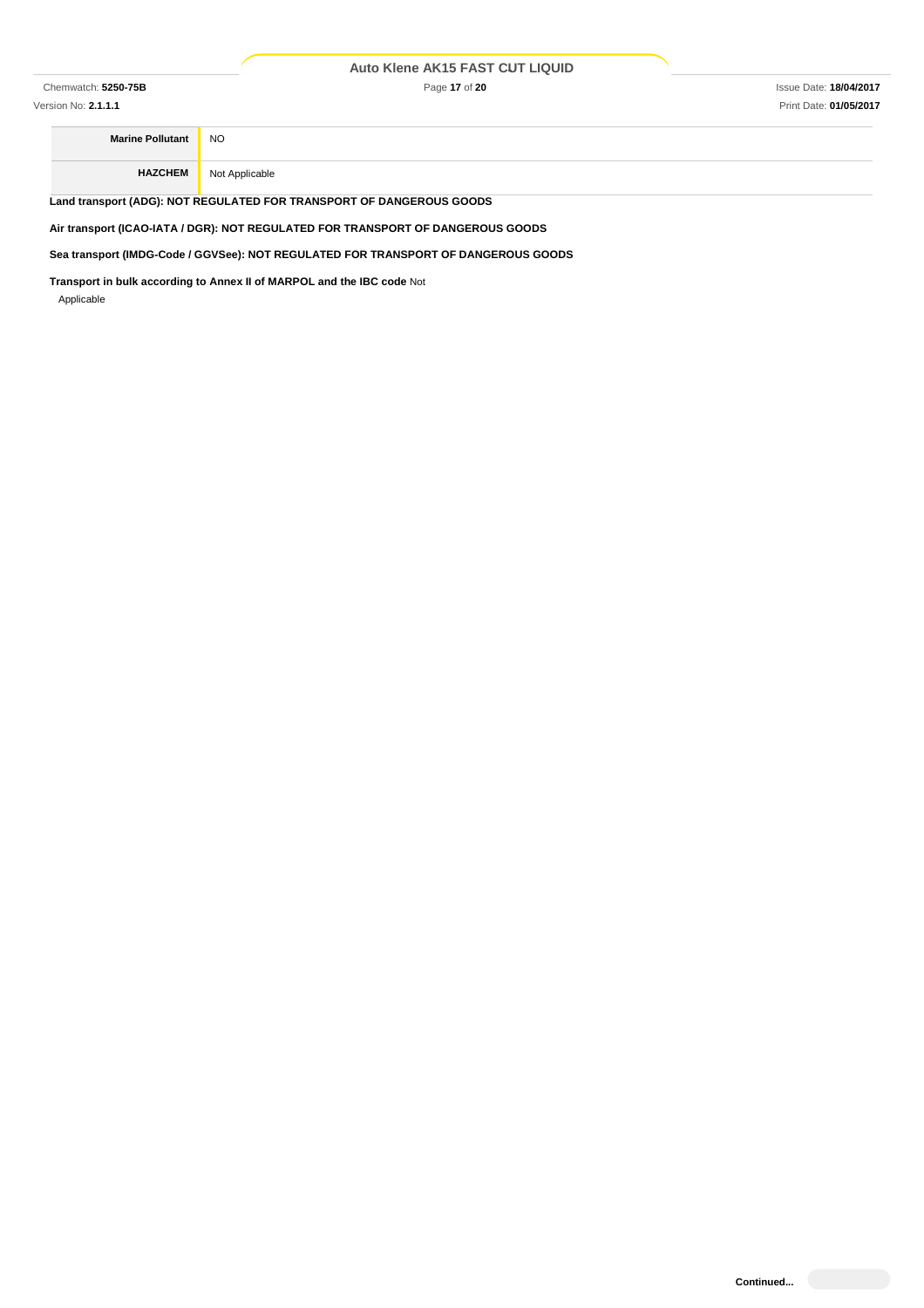|                                                                                | <b>Auto Klene AK15 FAST CUT-LIQUID</b>                                                             |                                                                                                                                               |                               |
|--------------------------------------------------------------------------------|----------------------------------------------------------------------------------------------------|-----------------------------------------------------------------------------------------------------------------------------------------------|-------------------------------|
| Chemwatch: 5250-75B                                                            | Page 13 of 14                                                                                      |                                                                                                                                               | <b>Issue Date: 18/04/2017</b> |
| Version No: 2.1.1.1                                                            |                                                                                                    |                                                                                                                                               | Print Date: 01/05/2017        |
| <b>SECTION 15 REGULATORY INFORMATION</b>                                       |                                                                                                    |                                                                                                                                               |                               |
|                                                                                | Safety, health and environmental regulations / legislation specific for the substance or mixture   |                                                                                                                                               |                               |
|                                                                                | ALUMINIUM OXIDE(1344-28-1.) IS FOUND ON THE FOLLOWING REGULATORY LISTS                             |                                                                                                                                               |                               |
| Australia Exposure Standards                                                   |                                                                                                    | Australia Inventory of Chemical Substances (AICS)                                                                                             |                               |
|                                                                                | WHITE MINERAL OIL (PETROLEUM)(8042-47-5) IS FOUND ON THE FOLLOWING REGULATORY LISTS                |                                                                                                                                               |                               |
| Australia Exposure Standards                                                   |                                                                                                    | Australia Inventory of Chemical Substances (AICS)                                                                                             |                               |
|                                                                                | Australia Hazardous Substances Information System - Consolidated Lists                             | International Agency for Research on Cancer (IARC) - Agents Classified by the IARC<br>Monographs                                              |                               |
|                                                                                | GLYCEROL(56-81-5) IS FOUND ON THE FOLLOWING REGULATORY LISTS                                       |                                                                                                                                               |                               |
| Australia Exposure Standards                                                   |                                                                                                    | Australia Inventory of Chemical Substances (AICS)                                                                                             |                               |
|                                                                                | DISTILLATES, PETROLEUM, LIGHT, HYDROTREATED(64742-47-8) IS FOUND ON THE FOLLOWING REGULATORY LISTS |                                                                                                                                               |                               |
| Australia Exposure Standards                                                   |                                                                                                    | Australia Inventory of Chemical Substances (AICS)                                                                                             |                               |
|                                                                                | Australia Hazardous Substances Information System - Consolidated Lists                             | International Agency for Research on Cancer (IARC) - Agents Classified by the IARC<br>Monographs                                              |                               |
| Australia Inventory of Chemical Substances (AICS)                              | CASTOR OIL(8001-79-4) IS FOUND ON THE FOLLOWING REGULATORY LISTS                                   |                                                                                                                                               |                               |
|                                                                                | TRIETHANOLAMINE(102-71-6) IS FOUND ON THE FOLLOWING REGULATORY LISTS                               |                                                                                                                                               |                               |
| Australia Exposure Standards                                                   |                                                                                                    | Australia Inventory of Chemical Substances (AICS)                                                                                             |                               |
|                                                                                | Australia Hazardous Substances Information System - Consolidated Lists                             | International Agency for Research on Cancer (IARC) - Agents Classified by the IARC<br>Monographs                                              |                               |
|                                                                                | WATER(7732-18-5) IS FOUND ON THE FOLLOWING REGULATORY LISTS                                        |                                                                                                                                               |                               |
| Australia Inventory of Chemical Substances (AICS)<br><b>National Inventory</b> | <b>Status</b>                                                                                      |                                                                                                                                               |                               |
|                                                                                | Υ                                                                                                  |                                                                                                                                               |                               |
| Australia - AICS                                                               |                                                                                                    |                                                                                                                                               |                               |
| Canada - DSL                                                                   | Υ                                                                                                  |                                                                                                                                               |                               |
| Canada - NDSL                                                                  |                                                                                                    | N (glycerol; triethanolamine; water; distillates, petroleum, light, hydrotreated; aluminium oxide; castor oil; white mineral oil (petroleum)) |                               |
| China - IECSC                                                                  | Υ                                                                                                  |                                                                                                                                               |                               |
| Europe - EINEC / ELINCS /<br><b>NLP</b>                                        | Y                                                                                                  |                                                                                                                                               |                               |
| Japan - ENCS                                                                   |                                                                                                    | N (glycerol; triethanolamine; water; distillates, petroleum, light, hydrotreated; aluminium oxide; castor oil; white mineral oil (petroleum)) |                               |
| Korea - KECl                                                                   | Υ                                                                                                  |                                                                                                                                               |                               |
| <b>MI71</b>                                                                    |                                                                                                    |                                                                                                                                               |                               |

| <b>SECTION 16 OTHER INFORMATION</b> |                                                                                                                                                                                            |
|-------------------------------------|--------------------------------------------------------------------------------------------------------------------------------------------------------------------------------------------|
| Legend:                             | $Y = All$ ingredients are on the inventory<br>N = Not determined or one or more ingredients are not on the inventory and are not exempt from listing(see specific ingredients in brackets) |
| <b>USA - TSCA</b>                   |                                                                                                                                                                                            |
| Philippines - PICCS                 |                                                                                                                                                                                            |
| $110W$ $\&$ $110W$ $\&$ $110W$      |                                                                                                                                                                                            |

# Other information

# **Ingredients with multiple cas numbers**

| Name     | <b>CAS No</b>                                                                  |
|----------|--------------------------------------------------------------------------------|
| glycerol | 56-81-5, 29796-42-7, 30049-52-6, 37228-54-9, 75398-78-6, 78630-16-7, 8013-25-0 |